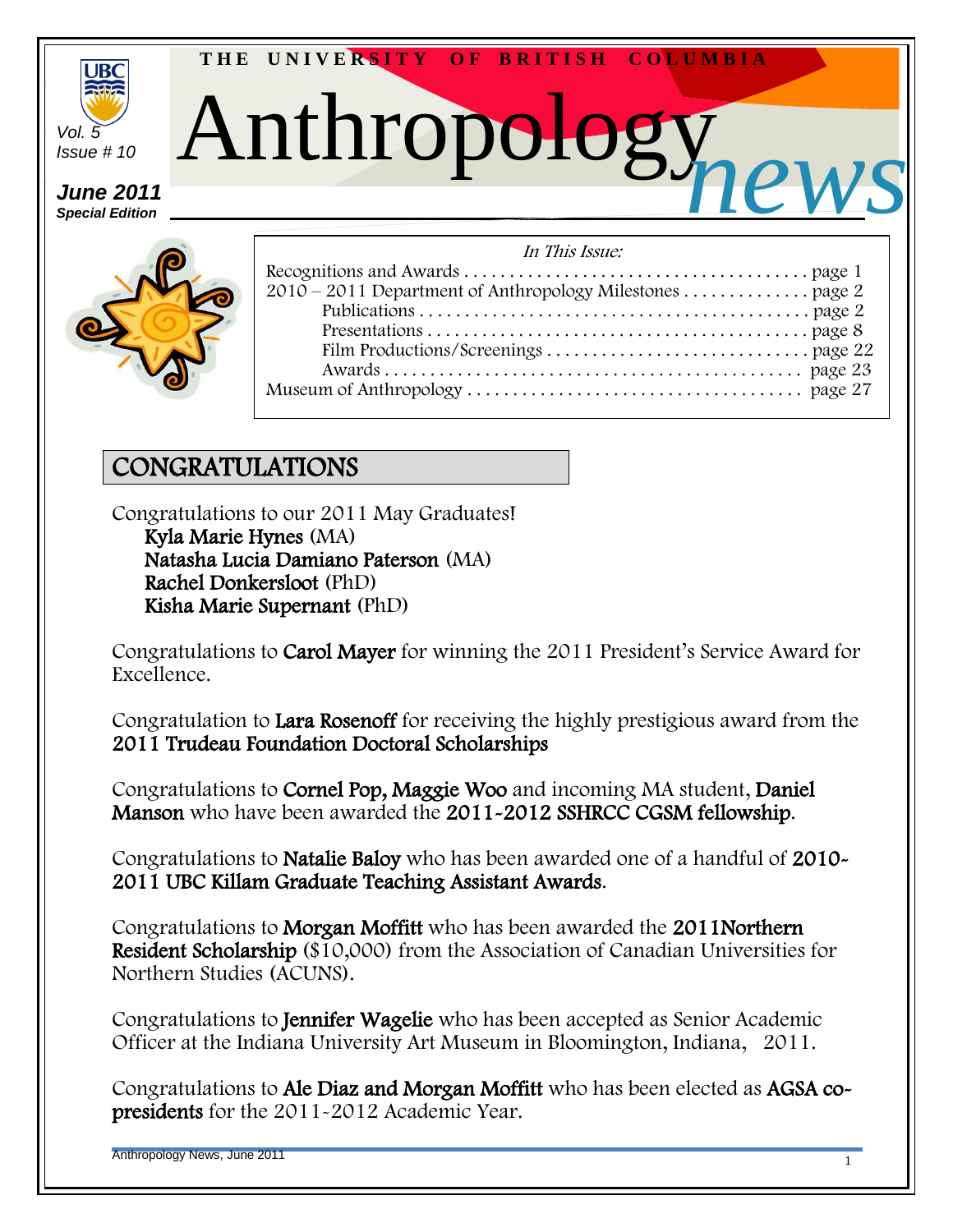# 2010 – 2011 Department of Anthropology Milestones

#### PUBLICATIONS

#### John Barker

John Barker 2010 "On the Varieties of Melanesian Christianity: Response to Mark Mosko's 'Partible Penitents'," Journal of the Royal Anthropological Institute 16: 247- 49.

# Kirsten Bell

Kirsten Bell and Arminee Kazanjian 2011 PSA testing: Molecular technologies and men's experience of prostate cancer survivorship. Health, Risk & Society 13(2): 183-196.

Kirsten Bell 2011 Legislating abjection? Secondhand smoke, tobacco control policy and the public's health. Critical Public Health 21(1): 49-62.

Kirsten Bell, Amy Salmon & Darlene McNaughton (editors) 2011 Alcohol, tobacco, obesity and the new public health. Special Double Issue. Critical Public Health, 21(1, 2).

Kirsten Bell, Darlene McNaughton and Amy Salmon 2011 Alcohol, Tobacco and Obesity: Morality, Mortality and the New Public Health. London: Routledge.

Svetlana Ristovski-Slijepcevic, Kirsten Bell, Gwen Chapman and Brenda Beagan 2010 Being ‗thick' indicates you are eating, you are healthy and you have an attractive body shape: Perspectives on fatness and food choice amongst Black and White men and women in Canada. Health Sociology Review 19(3): 317-329.

Kirsten Bell, Joyce Lee, Sydney Foran, Sandy Kwong and John Christopherson 2010 Is there an ideal cancer support group? Key findings from a qualitative study of three groups. Journal of Psychosocial Oncology 28(4): 432-449.

Kirsten Bell, Lucy McCullough, Amy Salmon and Jennifer Bell 2010 'Every space is claimed': Smokers' experiences of tobacco denormalisation. Sociology of Health & Illness 32(6): 1-16.

# Cyril Belshaw

Cyril Belshaw 2010 "Fixing the World: An anthropologist considers our future: Anthropology, holism and innovation theory provide some answers". Soft cover. Large format ISBN [978](http://www.collectionscanada.gc.ca/ciss-ssci/app/index.php?fuseaction=logbook.edit&publication=227493&lang=eng) [-1-926820-03-3](http://www.collectionscanada.gc.ca/ciss-ssci/app/index.php?fuseaction=logbook.edit&publication=227493&lang=eng) 581 pp. 2010 Vancouver, Webzines – retailed at Lulu.com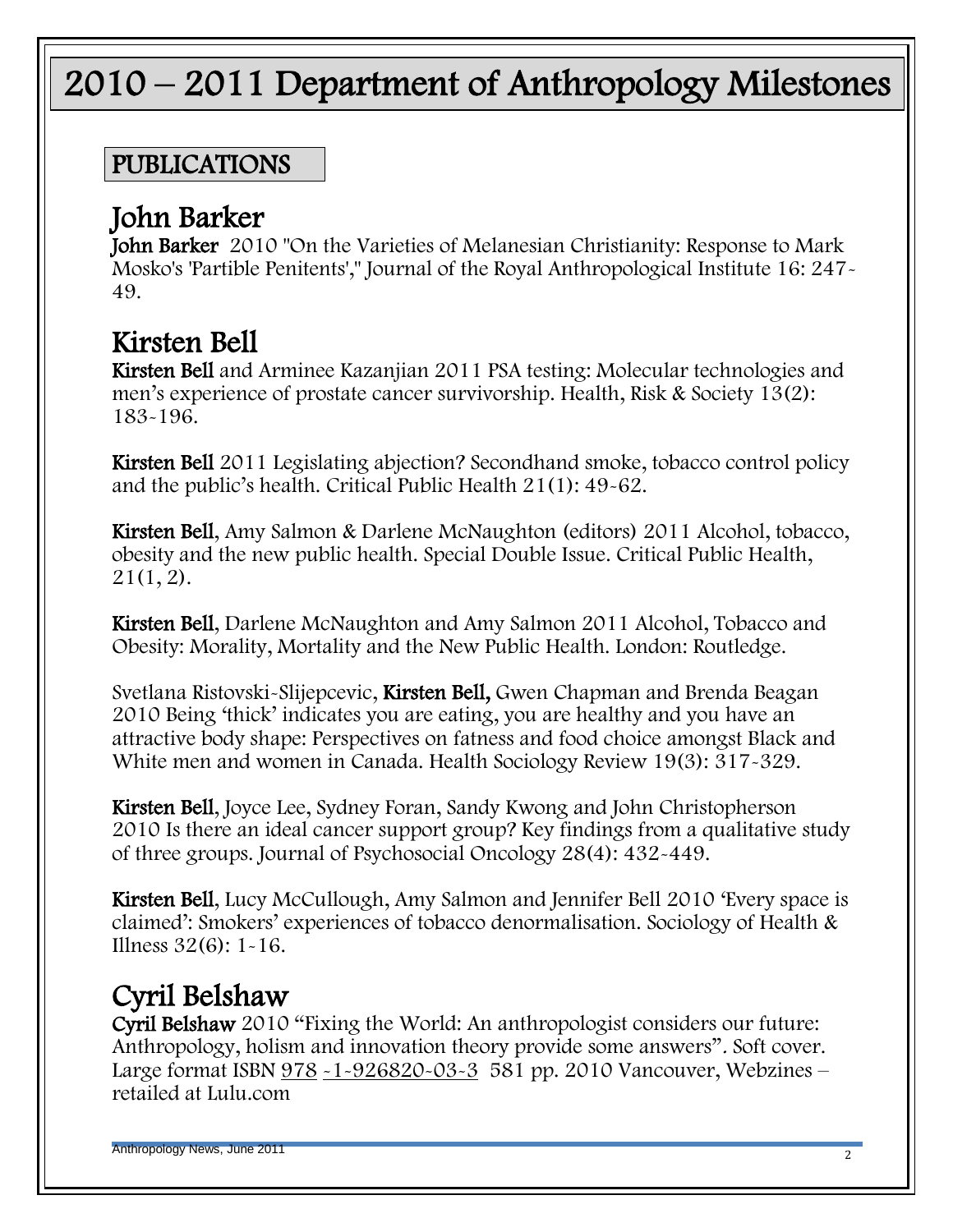# Seemah Cathy Berson

Seemah Cathy Berson (Anthropology MA, 1980) 2010 "I Have a Story to Tell You" She writes: "For my Masters' thesis I interviewed some forty Jewish immigrants who came to Canada from Eastern Europe between 1900-1930. My thesis advisor was M.M. Ames. Two years ago I decided to transcribe these stories from cassette tapes and download them into my computer. I sent a story or two to Wilfrid Laurier University Press, Waterloo. They were interested in what I had sent them. Consequently my book, I Have a Story to Tell You, was just released last week by their Life Writings Dept.

# Michael Blake

Michael Blake 2010 "Colonization, Warfare, and Exchange at the Post classic Maya Site of Canajasté, Chiapas, Mexico". Papers of the New World Archaeological Foundation, No. 70. Brigham Young University Press, Provo.

# Alexia Bloch

Alexia Bloch 2011 Intimate circuits: modernity, mobility and marriage among Post-Soviet labour migrants in Turkey. Global Networks: A Journal of Transnational Affairs. 11(4). Currently available on the journal's "Early View": [http://onlinelibrary.wiley.com/journal/10.1111/\(ISSN\)1471-0374/earlyview](http://onlinelibrary.wiley.com/journal/10.1111/(ISSN)1471-0374/earlyview)

# Millie Creighton

Millie Creighton 2011 'Japan's Article 9 Renunciation of War as a Model Towards Justice and a Global Civil Society of Peace,' in Globality and the Absence of Justice (ed. by M. Albrow and H. Seckinelgin), pp. 182-195. London: Palgrave.

Millie Creighton 2010 Taiko, Selves, Japan; Travels with My Garbage Can, World Connecting Drums. Asia Pacific World 1(2): 109-127.

Millie Creighton 2010 'Metaphors of Japaneseness and Negotiations of Nikkei Identity: The Transnational Networking of People of Japanese Descent,' pp. 133-162 in Japanese and Nikkei at Home and Abroad, ed. by Nobuko Adachi. New York: Cambria Press.

# David Dedi

David Dedi 2011 A new book of poetry and short based on his experiences as a refugee from southern Sudan. Borrowing Fire: An Anthology of Poetry and Short Stories. Paperback184 pages, Publisher: Trafford Publishing (April 11, 2011), Language: English, ISBN-10: 1426950845, ISBN-13: 978-1426950841

# Dada (Ledda) Docot

Dada Docot 2011 "Mga Gab-i sa Barangay Peacemakers. "In Sagurong, 100 na Kontemporanyong Rawitdawit sa Manlainlain na Tataramon. Paz Verdades M.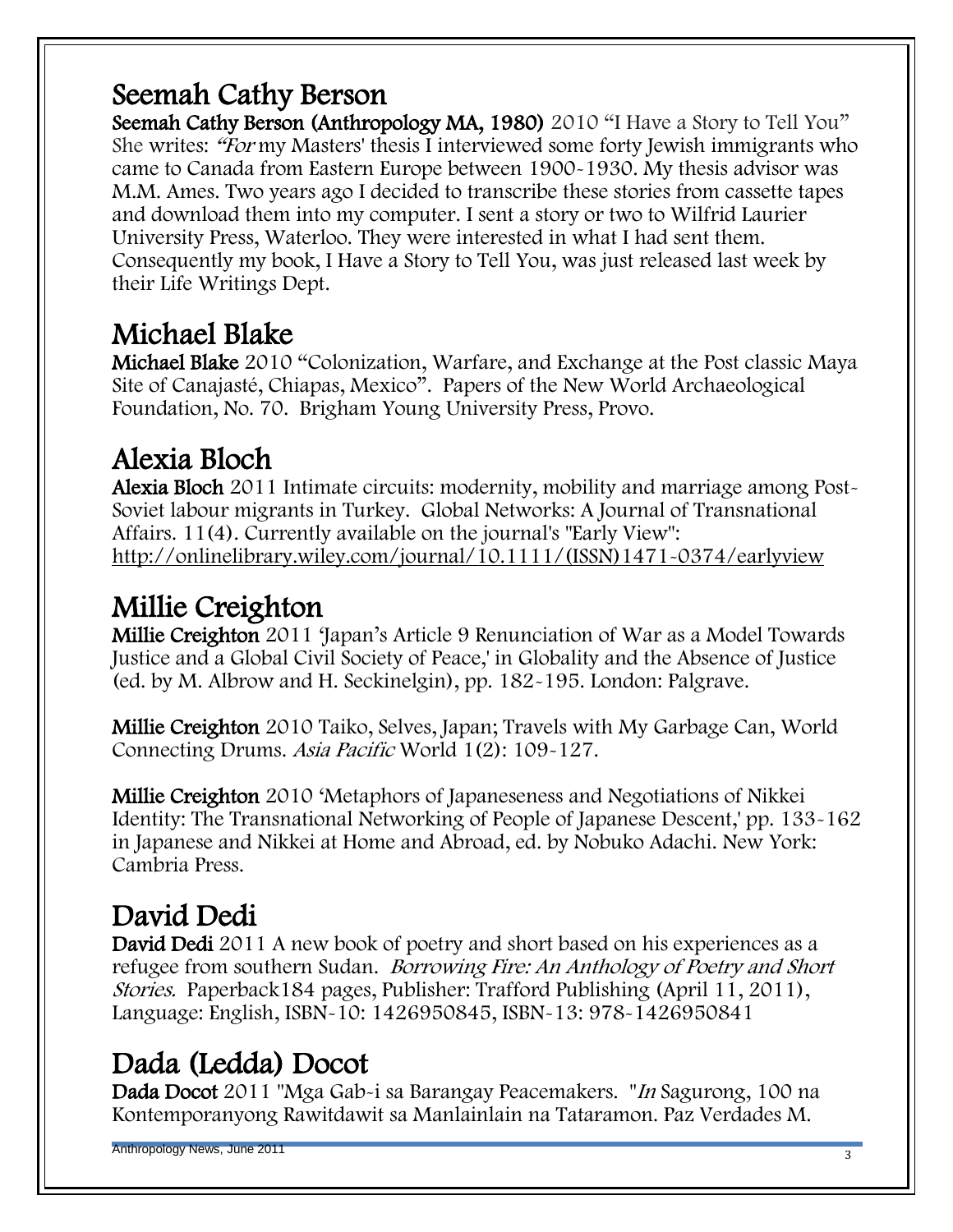Santos and Kristian Sendon Cordero, eds. De La Salle University Press.

#### Gregory Feldman

Gregory Feldman In press 2011. The Migration Apparatus: Security, Labor, and Policymaking in the European Union. Stanford: Stanford University Press.

# Kuldip Gill

Kuldip Gill 2010. "Indo-Fijian Women: Their health choices". Soft cover Large format 8.5x11 559 pp. ISBN 978-1-926820-07-1 2010 Vancouver, Webzines – retailed at Lulu.com

# Gastón Gordillo

Gastón Gordillo 2011 Ships Stranded in the Forest: Debris of Progress on a Phantom River. Current Anthropology. 52 (2): 141-157.

Gastón Gordillo and Silvia Hirsh, co-eds. 2010. Movilizaciones indígenas e identidades en disputa en la Argentina (Indigenous Movilizations and Contested Identities in Argentina). Buenos Aires: Flacso-La Crujía.

Gastón Gordillo 2010 Historias de los bosques que una vez fueron pastizales: la producción de la naturaleza en la frontera argentino-paraguaya (Histories of the Forests that Once Were Grasslands: The Production of Nature in the Argentine-Paraguayan borderlans). Población y Sociedad. 17: 59-79

# Vinay Kamat

Vinay Kamat and Nyato, D.J. 2010. "Soft targets or partners in health?" Retail pharmacies and their role in Tanzania's malaria control program. Social Science and Medicine 71(3):626-633.

## Marina La Salle

Marina La Salle 2011 Klahowya Village: Heritage and Aboriginal Tourism in Stanley Park. The Midden 43(2):8-10.

Marina La Salle 2010 Community Collaboration and Other Good Intentions Archaeologies: The Journal of the World Archaeological Congress Vol.6(3):401- 422.

Marina La Salle 2010 The 2010 BC Archaeology Forum Reviewed. The Midden  $42(4):3-5.$ 

Marina La Salle 2010 A review of Contemporary Archaeologies: Excavating Now, edited by C. Holtorf and A. Piccini, 2010. The Midden 42(4):15-17.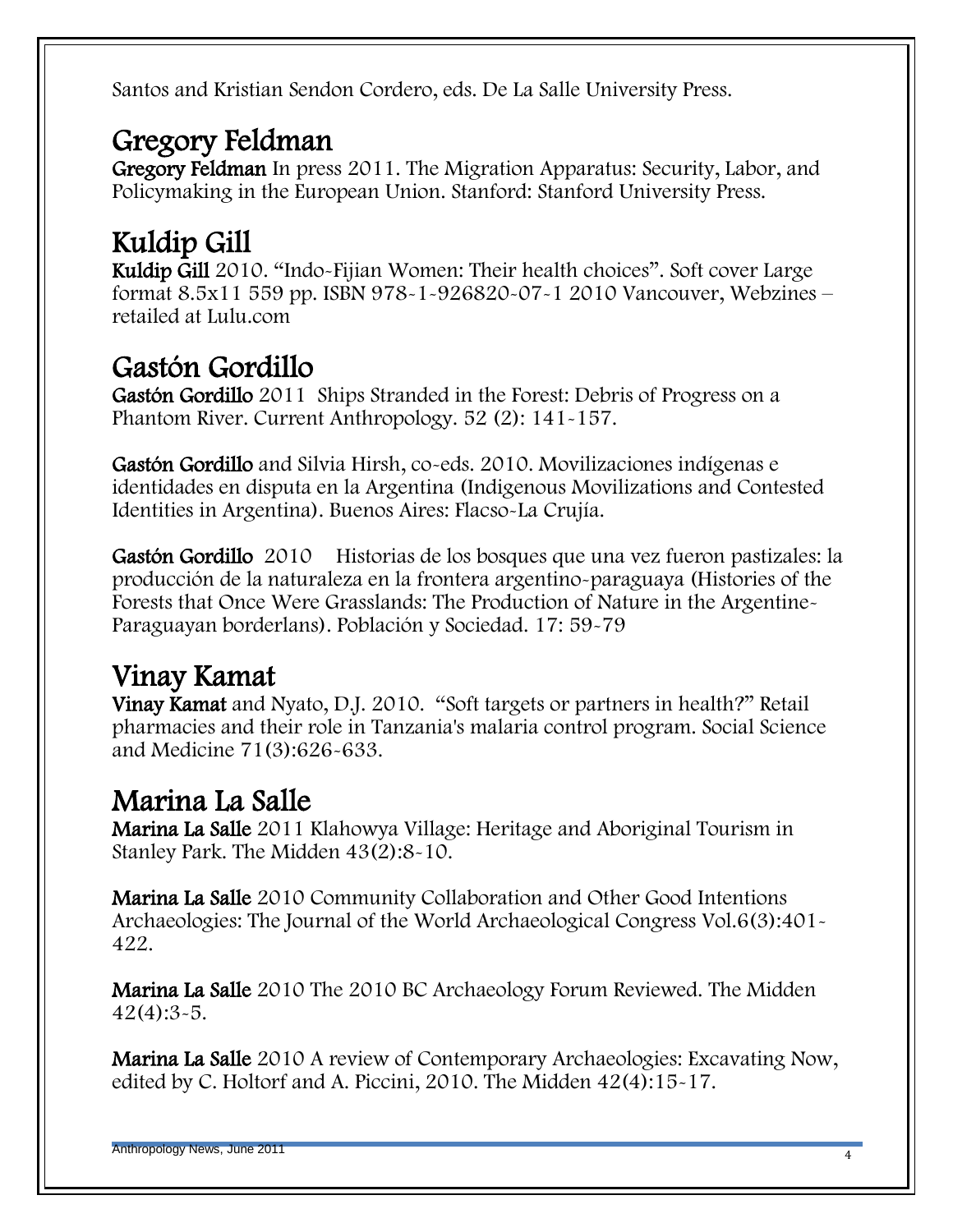#### Sonja Luehrmann

Sonja Luehrmann 2011 Wunder ohne Wunder: Die Saekularisierung des Staunens in der sowjetischen Atheismuspropaganda [Miracles without Miracles: The secularization of amazement in Soviet atheist propaganda]. In: Wunder: Poetik und Politik des Staunens im 20. Jahrhundert, edited by Alexander Geppert and Till Koessler. Berlin: Suhrkamp, 395-418.

Sonja Luehrmann 2011 On the importance of having a method, or What does archival work on Soviet atheism have to do with ethnography of post-Soviet religion? In Anthrohistory: Unsettling Knowledge, Questioning Discipline, edited by Edward Murphy, David William Cohen, Fernando Coronil, Chandra Bhimull, Monica Patterson, and Julie Skurski, pp. 273-285. Ann Arbor: University of Michigan Press.

Sonja Luehrmann 2010 Review of Mara Kozelsky, "Christianizing Crimea: Shaping Sacred Space in the Russian Empire and Beyond" (Northern Illinois University Press, 2010). Russian Review 69 (4): 709-710.

Sonja Luehrmann 2010. "A Dual Quarrel of Images on the Middle Volga: Icon Veneration in the Face of Protestant and Pagan Critique. In: Eastern Christians in Anthropological Perspective, ed. Chris Hann and Hermann Goltz, pp. 56-78. Berkeley/L.A.: University of California Press.

## R. G. Matson

John P. Hart, R. G. Matson, Robert G. Thompson, Michael Blake 2011 Teosinte Inflorescence Phytolith Assemblages Mirror Zea Taxonomy. PLoS ONE March 2011 | Volume 6 | Issue 3 | e18349 (9pp).

Martin P. R. Magne and R. G. Matson 2010 Moving On: Expanding Perspectives on Athapaskan Migration Canadian Journal of Archaeology/Journal Canadien dArchéologie 34: 212-239.

R. G. Matson 2010 Los Origenes de la cultura de la Costa Noroeste, In La excepcion y la norma: las sociedades indigenas de la Costa Noroeste de Norteamerica desde la arqueologia, edited by Assumpcio Vila and Jordi Estevez, pp. 63-85. Treballs d'ethnoarqueologia No. 8, Consejo Superior de Investigaciones Cientificas, Madrid.

## Iain McKechnie

Mackie, Quentin, Daryl W. Fedje, Duncan McLaren, Nicole Smith and Iain McKechnie 2011 Early Environments and Archaeology of Coastal British Columbia. In Trekking the Shore: Changing Coastlines and the Antiquity of Coastal Settlement, N. F. Bicho, J. A. Haws and L. G. Davis, eds, Pp. 51–103. New York: Springer. [www.springerlink.com/content/hu452176k606681t/](http://www.springerlink.com/content/hu452176k606681t/)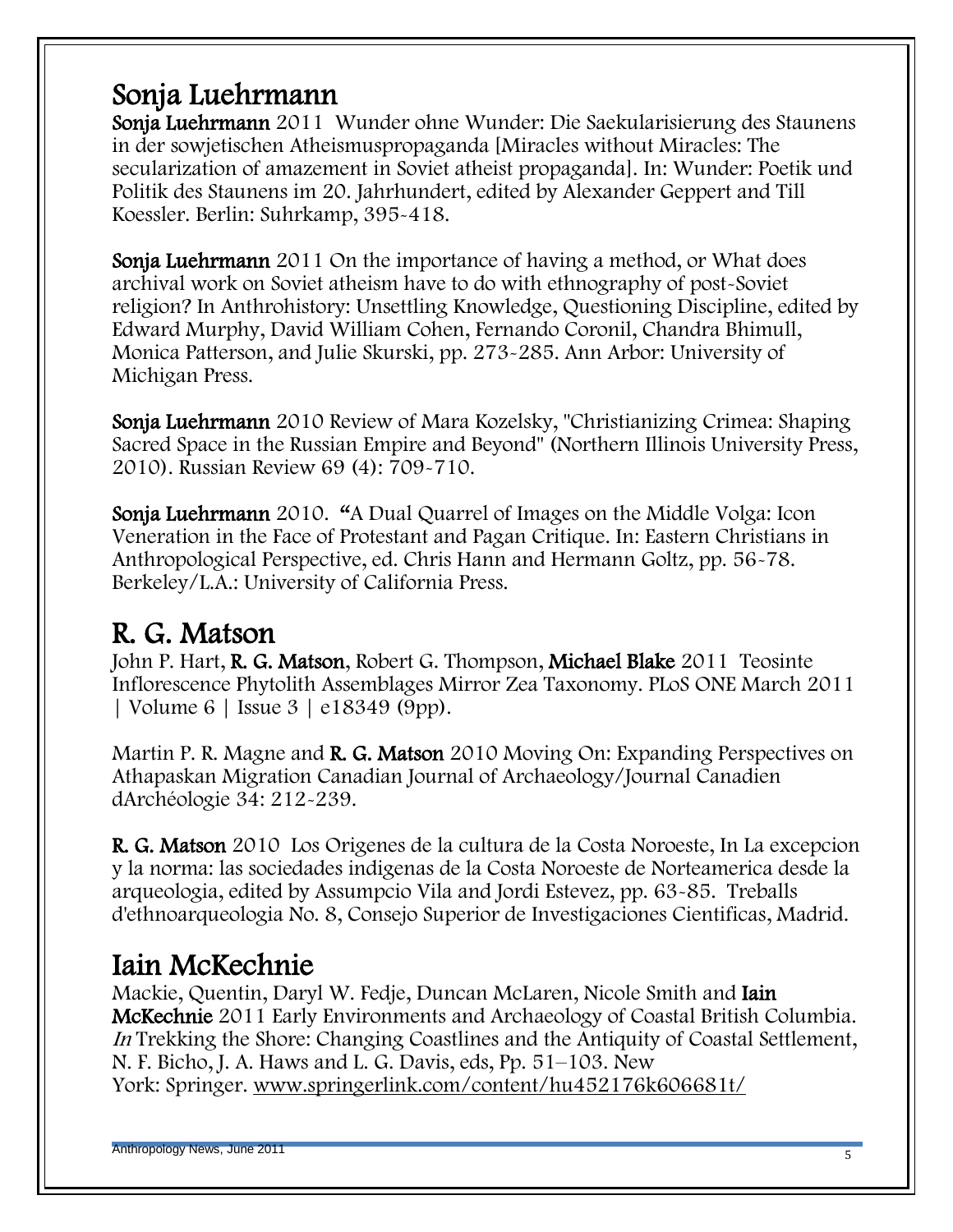Iain McKechnie and Rebecca J. Wigen 2011 Toward a Historical Ecology of Pinniped and Sea Otter Hunting Traditions on the Coast of Southern British Columbia. In Human Impacts on Seals, Sea Lions, and Sea Otters: Integrating Archaeology and Ecology in the Northeast Pacific, Todd J. Braje and Torben C. Rick Eds., Pp. 129– 166. Berkeley: University of California Press. <http://www.ucpress.edu/book.php?isbn=9780520267268>

Iain McKechnie and Sarah Whitcher Kansa 2011 Transformations in Digital Communication and Collaboration: Recent Perspectives From Zooarchaeology. SAA Archaeological Record 11(1):10&29. <http://digitaleditions.sheridan.com/publication/?i=58423&pre=1>

# William McKellin

William H. McKellin, Kimary Shahin, Murray Hodgson, Janet Jamieson, and M. Kathleen Pichora-Fuller 2011 Noisy Zones of Proximal Development: Conversation in Noisy Classrooms. Journal of Sociolinguistics 15(1):65-93.

# Charles Menzies

Charles Menzies 2011 Red Flags and Lace Coiffes: Identity and Survival in a Breton Village. Toronto: University of Toronto Press. 2011.

Charles R. Menzies 2010 Dm sibilhaa'nm da laxyuubm gitxaała: Picking abalone in gitxaała territory. Human Organization. 69(3): 213- 220

#### Bruce Miller

Bruce Miller 2011 Oral History on Trial: Recognizing Aboriginal Narratives in the Courts. Vancouver: UBC Press.

## Jesse Morin

Collard, Mark, Brigs Buchanan, Jesse Morin, Andre Costopoulos 2011. What Drives the Evolution of Hunter-Gatherer Subsistence Technology? A Reanalysis of the Risk Hypothesis With Data From the Pacific Northwest. Philosophical Proceedings of the Royal Society B: The Biological Sciences 366:1129-1138.

Jesse Morin 2010. "Ritual Architecture in Prehistoric Complex Hunter-Gatherer Communities: A Potential Example from Keatley Creek," On the Canadian Plateau. American Antiquity 75 :599-625

# David Pokotylo

David Pokotylo and Andrew R. Mason 2010. "Archaeological Heritage Resource Protection in Canada: The Legislative Basis." In *Cultural Heritage Management: A* Global Perspective, edited by P. Messenger and G. Smith, pp. 48-69. University of Florida Press, Gainesville.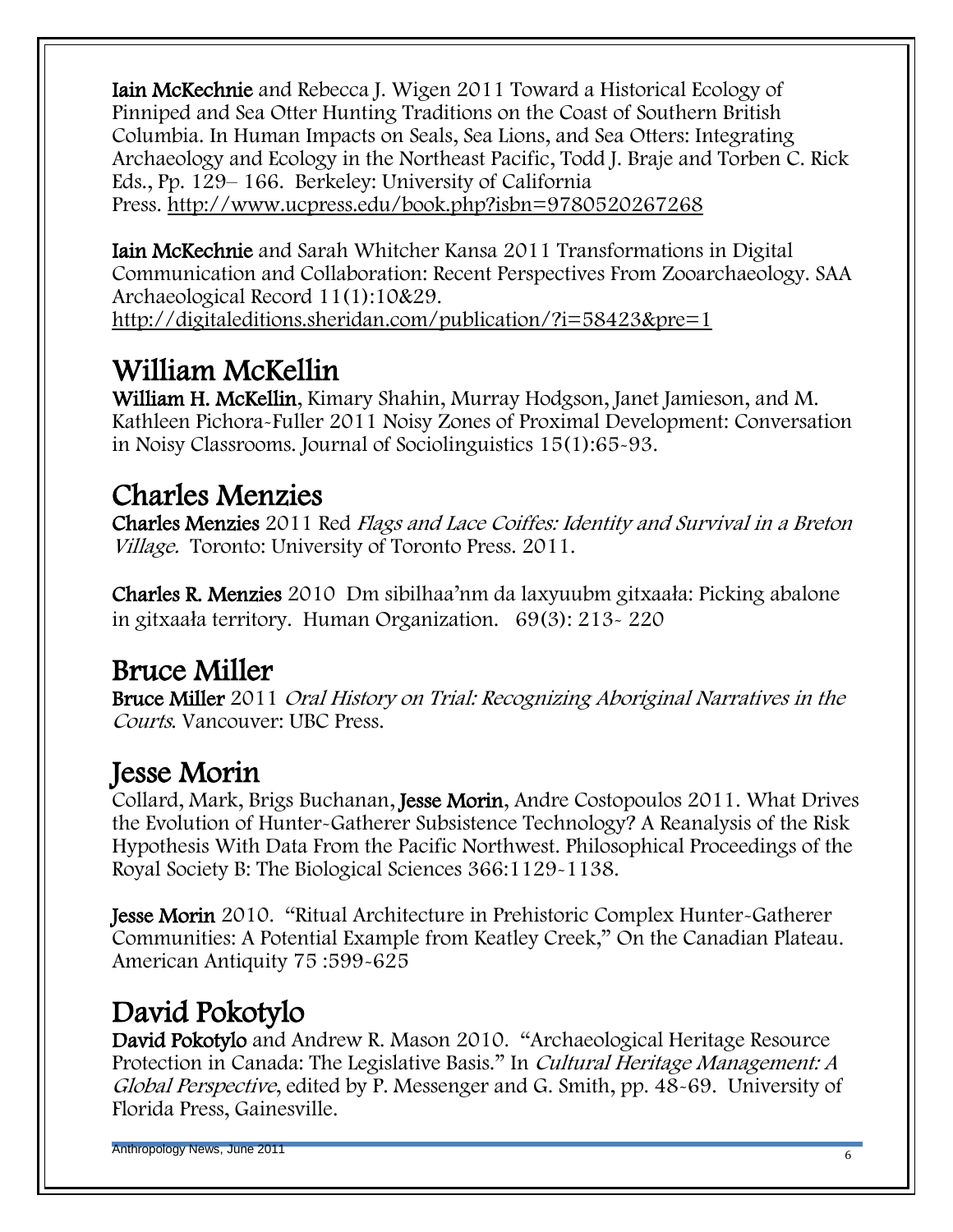#### Ulrike Radermacher

Ulrike Radermacher 2010. "The Lure of Open Spaces: German immigration to Australia and Canada". Soft cover large format 8.5x11 254 pp ISBN: 978-1-926820-15-6. 2010 Vancouver, Webzines – retailed at Lulu.com. Available mid-September

#### Lara Rosenoff

Lara Rosenoff 2010 A Habitus of War and Displacement? Bourdieu's 'Third Way' and Rural Youth in Northern Uganda after Two Decades of War. Institute of African Studies Carleton Uniersity, Nokoko Fall(1): 49-64.

Lara Rosenoff 2010 Rational Witness No More: Social Documentary and War in Northern Uganda. International Journal of the Arts in Society, Volume 5(1):219-2

# Ana Vivaldi

Ana Vivaldi 2010 ―El monte en la ciudad: (des)localizando identidades en un barrio Toba‖. In: Gordillo, Gastón and Hirsch, Silvia (Ed.) Disputas indígenas e identidades en conflicto en Argentina: Historias de invisibilización y reemergencia. Buenos Aires : La Crujía

#### Rafael Wainer

Rafael Wainer 2010. LA BIO-POLÍTICA DE LOS TRASPLANTES O ¿QUÉ ESTÁ DETRÁS DE LA "SALVACIÓN DE VIDAS"? Cuadernos del Instituto Nacional de Antropología y Pensamiento Latinoamericano 22. 2008/2010. 251-254. ISSN 0570-8346 (Note)

Requena, ML; Vindrola Padros, C.; Rafael Wainer 2010 "Vagos" y "chismosos": reflexiones sobre la labor del antropólogo dentro de contextos institucionales de salud. ("Lazy" and "Gossips": Reflections Over the Anthropologist's Role within an Institutionalized Health Context) Jornadas de Psicooncología Pediátrica. Fundación Flexer, Buenos Aires, October.

Lascar, Eulalia; Rafael Wainer; Nallar, Martín; Piccone, Samanta; González, Mariana; Nespral, Alejandro. "Impacto de un Programa de Formación Bajo la Modalidad de Rotaciones" 2010 (Impact of a Program of Residents on Rotation at the Palliative Care Team.) XXIX Jornadas del Hospital de Niños "Ricardo Gutiérrez", Buenos Aires, 27 August 2010.

#### Darlene Weston

Darlene Weston 2010 Haensch S, Bianucci R, Signoli M, Rajerison M, Schultz M, Kacki S, Vermunt M, Weston DA, Hurst D, Achtman M, Carniel, E, Bramanti B. 2010. Distinct clones of *Yersinia pestis* caused the Black Death. *PLoS Pathogens* 6(10)/e1001134: 1 - 8.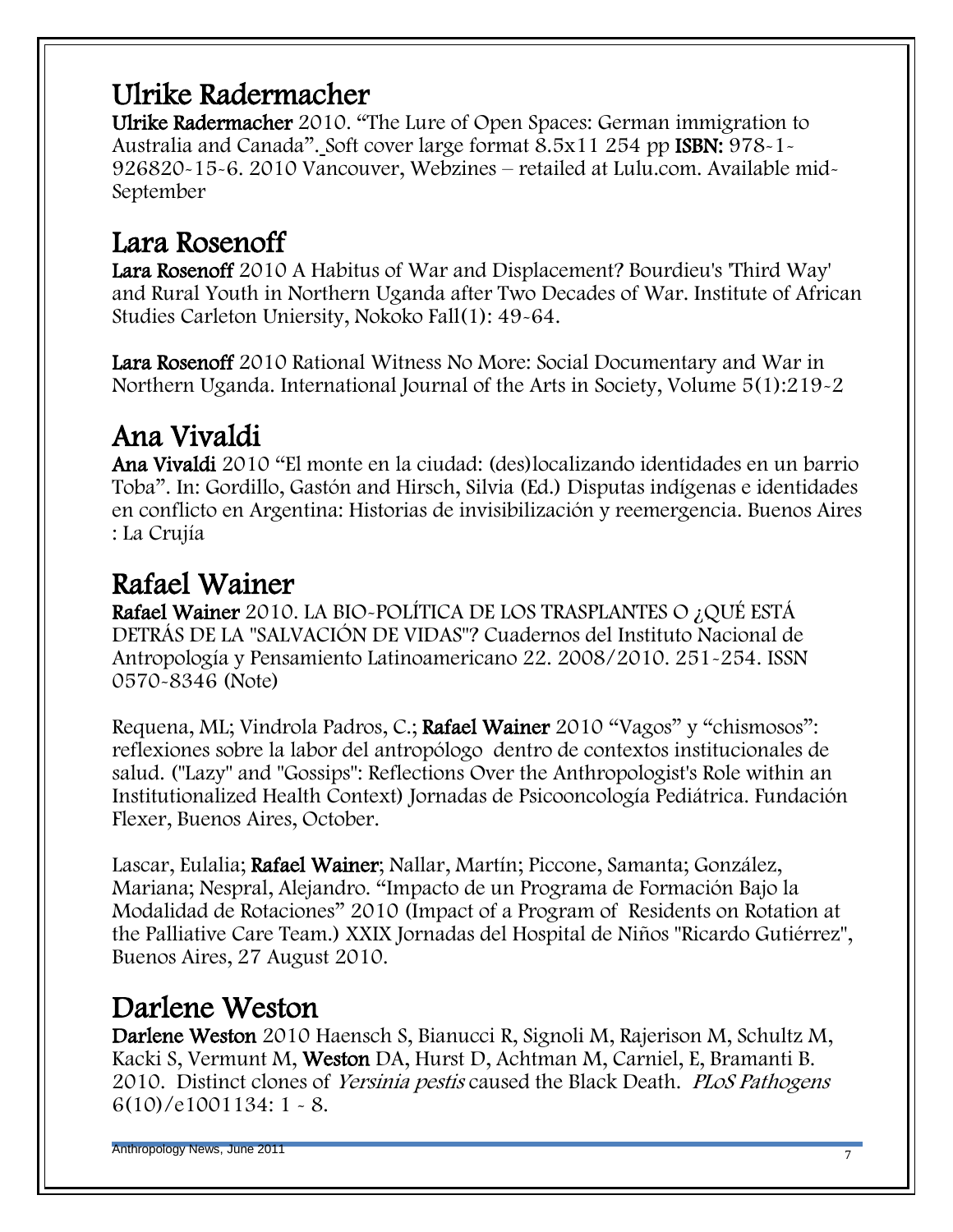# Elvi Whittaker

Elvi Whittaker 2010 Be Always Converting, Be Always Converted: An American Poetics. Cambridge: Harvard University Press, by Rob Wilson. Review 19: An Online Review of New Books on English and American Literature of the 19th Century, April 1.

#### PRESENTATIONS

#### Chris Arnett

Chris Arnett 2011 Archaeology and History of Sumnuw (Montague Harbour). Presentations for Aboriginal Day, School District 64, Montague Harbour, Galiano Island, April 29.

Chris Arnett 2011 Rock Art Science in the Stein River Valley, BC,. Presentation for the Archaeological Society of British Columbia, Vancouver, April 27.

Chris Arnett 2011 Evidence of Ritual Activity at a Nlaka'pamux Rock Art Landscape Through an Analysis of Lithic Debitage and Glass Shatter. Paper presented at the 76th Annual Meeting of the Society of American Archaeologists, Sacramento, March 31.

Chris Arnett 2011 TSeQU: Pictographs of the Stein River / Archaeology of TSeTSeQU (EbRk 2),Stein River Valley. Posters and presentation, 2nd Annual Cultural Heritage Day, Lytton, February 17.

Chris Arnett 2011 Moche Elite Burials and Iconographic Interpretation. Paper presented at the 51st Annual Meeting of the Institute of Andean Studies, Berkeley, January 8.

Chris Arnett 2010 StAyn TSeQU / Stein Rock Art. Presentation at the BC Archaeology Forum, Musqueam, Nov. 6

# John Barker

Anne Marie Tietjen and John Barker 2011Village as Figure, Ground, and Invisible Medium in the Lives of Three Generations of Maisin Women. Association for Social Anthropology in Oceania, Honolulu, HI, February 11.

John Barker 2010 Anthropology and the Politics of Christianity in Papua New Guinea. Christian Politics in Oceania Workshop, School of Political and Social Inquiry, Monash University, 22-23 July, Melbourne, Australia.

#### Kirsten Bell

Kirsten Bell 2010 Cancer survivorship: the biopolitics of life 'after' cancer.

Anthropology News, June 2011 **8** and the contract of the contract of the contract of the contract of the contract of the contract of the contract of the contract of the contract of the contract of the contract of the contr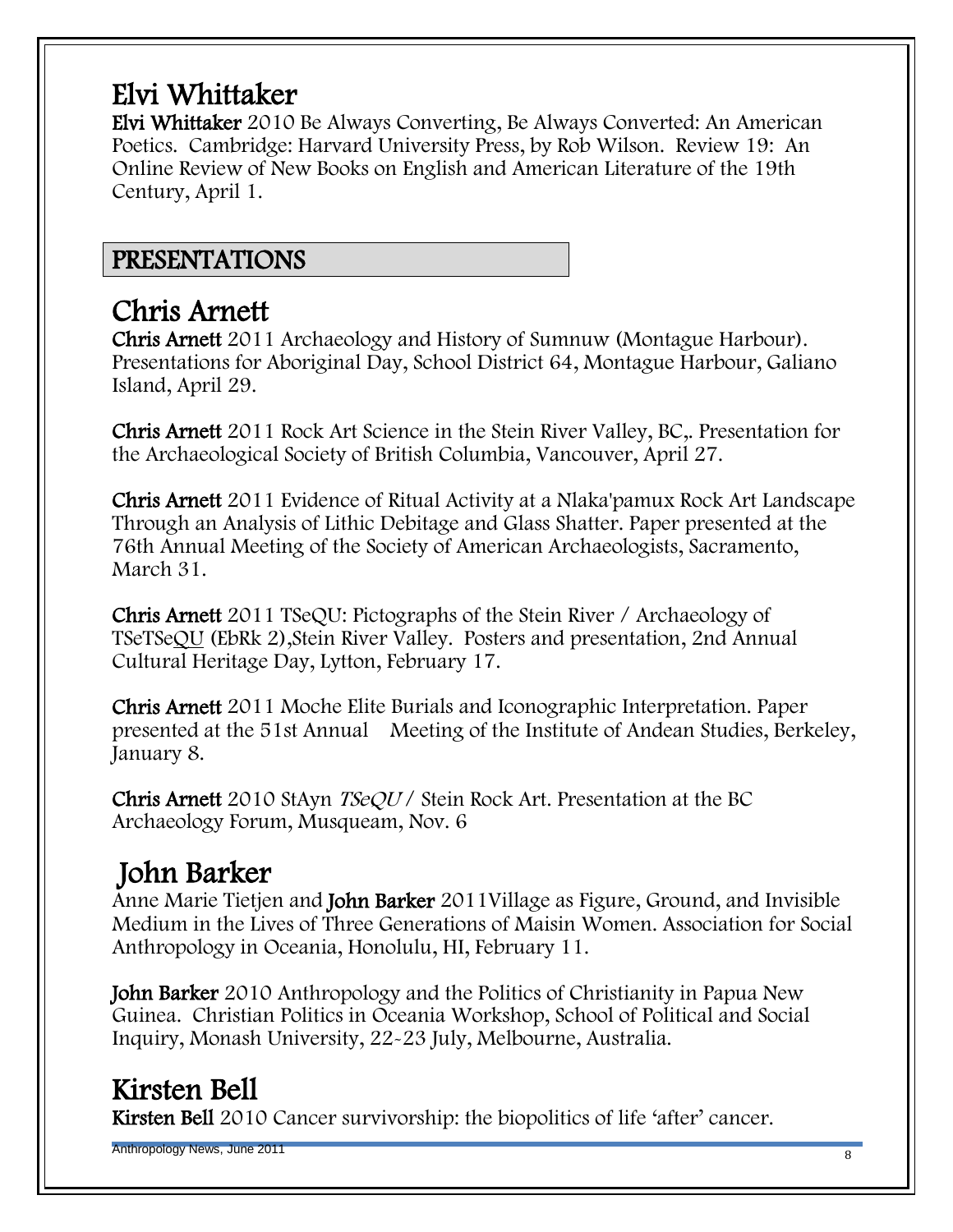Australian Anthropological Society Conference, Geelong, Australia, September 2010.

# Carole Blackburn

Carole Blackburn 2011 Sanctioned Ignorance: Violence, Subjugated Knowledges, and the Reasonable Person in Residential School Litigation. Paper given at the Law and Society Association Meetings, San Francisco, June 3.

Carole Blackburn 2011 Discussant for session "Territorial Conflicts and Indigenous Rights in the Americas," Law and Society Association Meetings, San Francisco, June 3.

Carole Blackburn 2010 The Burden of Proof: Testifying to Trauma in a Residential School Trial. Paper given at the Law and Society Association Meetings, Chicago, May 29.

Carole Blackburn 2010 Injury and the Implications of Traumatic Citizenship: The Role of PTSD in Residential School Trials. Paper given at the American Anthropological Association Meetings, New Orleans, November 18.

# Michael Blake

Michael Blake 2010 One of the presenters "Northwest Houses, Then and Now" at the Seminario Internacional. Sociedades nativas de la costa noroeste de Norteamerica, modelizaciona historica, arqueologica y etnografica Barcelona, October 14 & 15.

Michael Blake 2010 The Archaeology of Maize's Domestication and Spread. Paper presented at the International Symposium "Archaeology in China and the World: Past, Present and Prospects." 60<sup>th</sup> Anniversary of the Institute of Archaeology, Chinese Academy of Social Sciences, Beijing. July 28-30, 2010.

Michael Blake, K. Supernant, S. Formosa, B. Benz, A. Wong, R. Wallace, N. Jakobsen 2010 A web-based method for mapping the spread of early maize in the Americas. Poster presented at the Society for American Archaeology Annual Meetings, St. Louis, MO, April 16, 2010.

Benz, Bruce F., Michael Blake, and Lori Baker 2010 Early Maize in Latin America: AMS dating, morphology, and ancient DNA. Poster presented at the Society for American Archaeology Annual Meetings, St. Louis, MO, April 16, 2010.

## Kyunghyo Chun

Kyunghyo Chun 2010 Pesented the paper: 'Politics, Propaganda, and Presentation of the Korea-Japan Relationship : The Dokdo Exhibition at the National Museum of Korea' at the American Anthropological Association annual meetings in New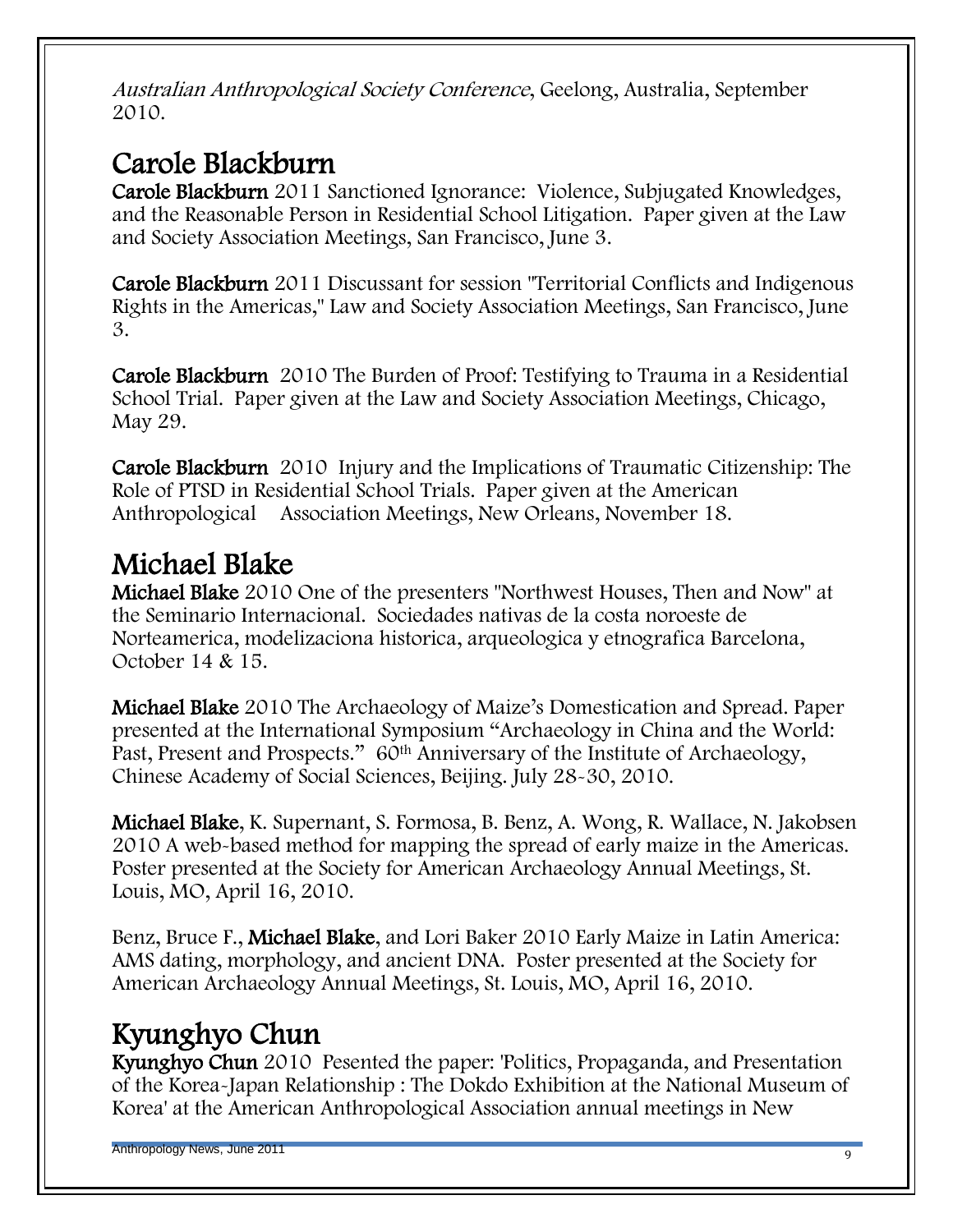Orleans, Lousiana, Nov. 18, 2010.

#### Millie Creighton

Millie Creighton 2011 Presented the paper, 'Citizens' Activism, Japan's Constitution, Global Article 9, and Okinawan Peace Movements' at the combined American Asian Studies (AAS) and International Convention of Asian Scholars (ICAS) conference held in Honolulu, Hawaii, March 31-April 3, 2011.

Millie Creighton 2011 Invited for an interview on Japan's triple (earthquake, tsunami, and nuclear radiation) disaster for the News Talk program, 'The Afternoon News with Richard Brown' aired March 15, 2011.

Millie Creighton 2011 "Edutaining Korean children: Comparing Korean and Japanese Gender, Consumer, and Nationality Messages in Marketing," at the combined Society for Cross Cultural Research and American Anthropological Association Childhood Interest Group conference held in Charleston, South Carolina Feb. 16-19.

Millie Creighton 2010 Organized the panel: 'In Circulation and in Contestation: Re-Conceptualizing Marginalities and Mainstreams of People and Place in Japan's Globalizing Context' which was presented at the American Anthropological Association annual meetings in New Orleans, Lousiana, Nov. 18, 2010.

Millie Creighton 2010 Presented the paper: 'The Special Olympics, Obama, and Japan: Re-Circulating Minorities, Marginalities, and Mainstages in Modern Japan' at the American Anthropological Association annual meetings in New Orleans, Lousiana, Nov. 18, 2010.

Millie Creighton 2010 Gave the invited lecture: 'A View From Tokyo and Beyond: Japan's Post-War Conversion' for the World Peace Forum held in Vancouver, B.C. on November 13, 2010.

Millie Creighton 2010 Special lecture, "Ethnic Eroticisms Confront Gender, Nationality, Ethnicity and Race: Korean Popular Culture in Japan, and Japanese Tourism to Korea" for the Women's and Gender Studies Lecture Series, Oct. 27, 2010 at the Jack Bell Bdlg, 2080 West Mall (028).

Millie Creighton 2010 One of the organizers of the Japan Studies Association of Canada (JSAC) 2010 conference which received a grant from the Japan Foundation, and successful held the Japan Studies Association of Canada conference at UBC from Sept. 30 - Oct 3, 2010, with 85 panel presenters and 4 keynote speakers from Canada, the US, and Japan, and 4 both campus and Greater Vancouver tours.

Millie Creighton 2010 presented the talk, 'Obama, Japan, the Special Olympics and Vancouver's 2010 Olympics' on Oct 1, 2010 at the Japan Studies Association of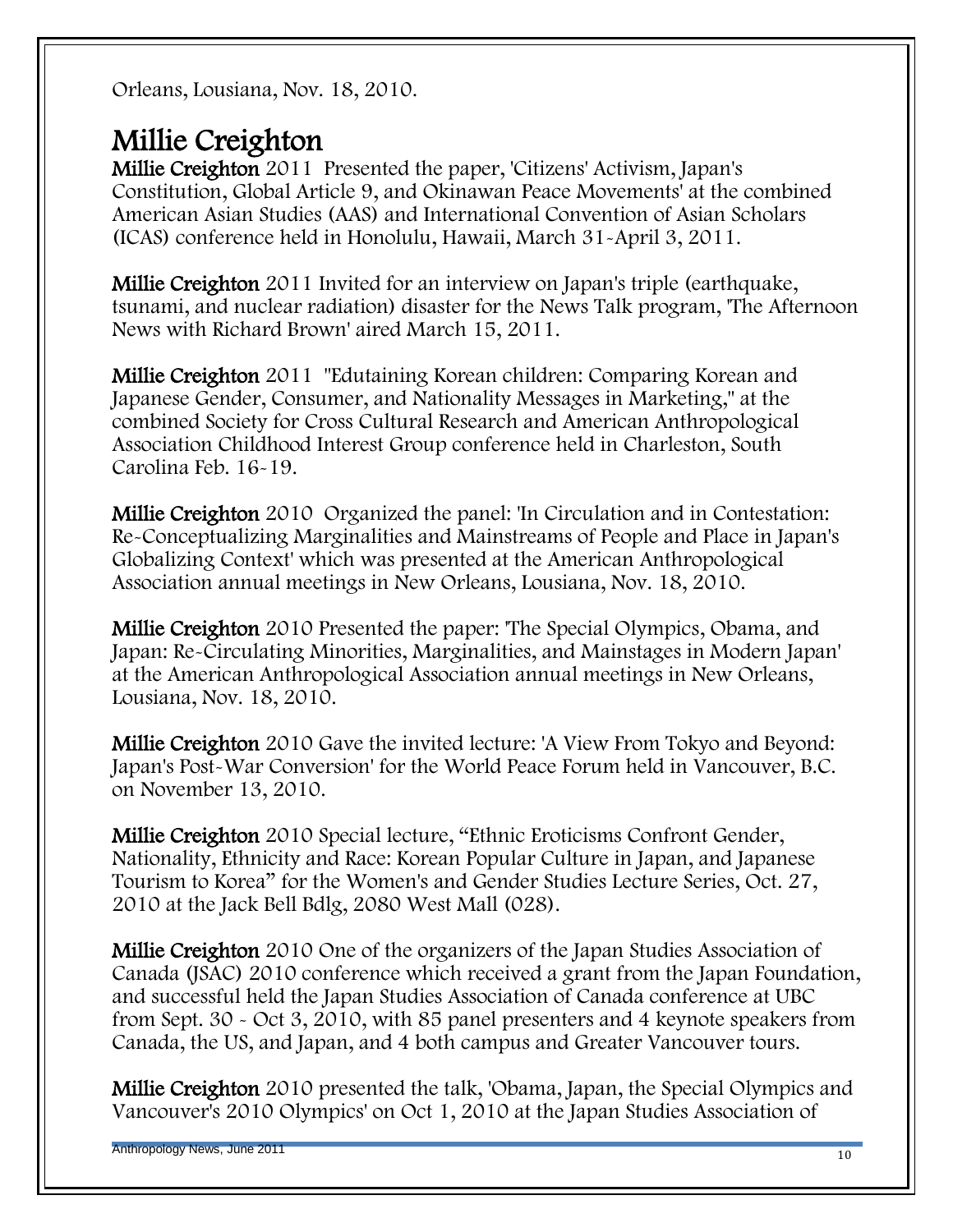Canada 2010 conference held in Vancouver, British Columbia.

Millie Creighton 2010 presented the paper, 'Where the House at Cavendish Used to Be: Japanese Anne Tourism, Foreign Furusato, An Old Canadian Other, New Japanese Selves, and Women's Place.' Sept. 10, 2010 on an invited panel for the conference Tourism and Seductions of Difference held in Lisbon, Portugal.

Millie Creighton 2010 'Ethnic Eroticisms Confront Nationality, Gender, and Racial Hierarchies: Exploring the Korea Boom in Japan, and Japanese Tourism to Korea, in Spain Sept. 8, 2010 for the Inter-Asia unit, at the Universitat Autonoma de Barcelona (Autonomous University of Barcelona).

Millie Creighton 2010 "Commemorations of the Atomic Bombings of Hiroshima and Nagasaki, a 65 Year Retrospective" for Hiroshima Day in Vancouver, at Tonari-Gumi, Japanese Canadian Citizen's Association, (designated by the city/mayor of Vancouver as "Hiroshima Day in Vancouver"). August 6, 2010.

Millie Creighton 2010 Poetry reading at the Multicultural Lanterns for Peace Festival in Central Park, Burnaby, BC in conjunction with the designation of "Hiroshima Day in Burnaby", August 7, 2010.

Millie Creighton 2010 "Transnational (or Transformational) Encounters of the Popular Culture Kind: Japanese Fandom, the Korean Wave, Shifting Inter-Asian and Global Dynamics" at the Asian Studies on the Pacific Coast (ASPAC) conference, in Portland, Oregon, June 20, 2010.

# Dada (Ledda) Docot

Dada (Ledda) Docot 2010 exhibited a photograph series on culture, memory, and loss as part of the Ethnographic Terminalia exhibit held in conjuction with the American Anthropological Association annual meetings in New Orleans, opening night reception on Nov. 19, 2010.

Dada (Ledda) Docot 2010 Presented the talk, 'Performing Naturalness: 'Virtual Scurtiny' of Minorities in Japan' on Oct. 1, 2010 at the Japan Studies Association of Canada 2010 conference held in Vancouver, British Columbia. There was also a film screening of Ms. Docot's short film, 'Performing Naturalness' at the conference on Oct 1, 2010.

## Greg Feldman

Greg Feldman 2011 "The 'pre-Frontier Picture': Or, Normalizing 'Mixed Migration Flows' across the Mediterranean Sea." Paper presented at the workshop "The Mediterranean, Criss-crossed and Constructed" organized by Harvard University's Weatherhead Center for International Affairs and the Center for Middle Eastern Studies. April 28th-30th.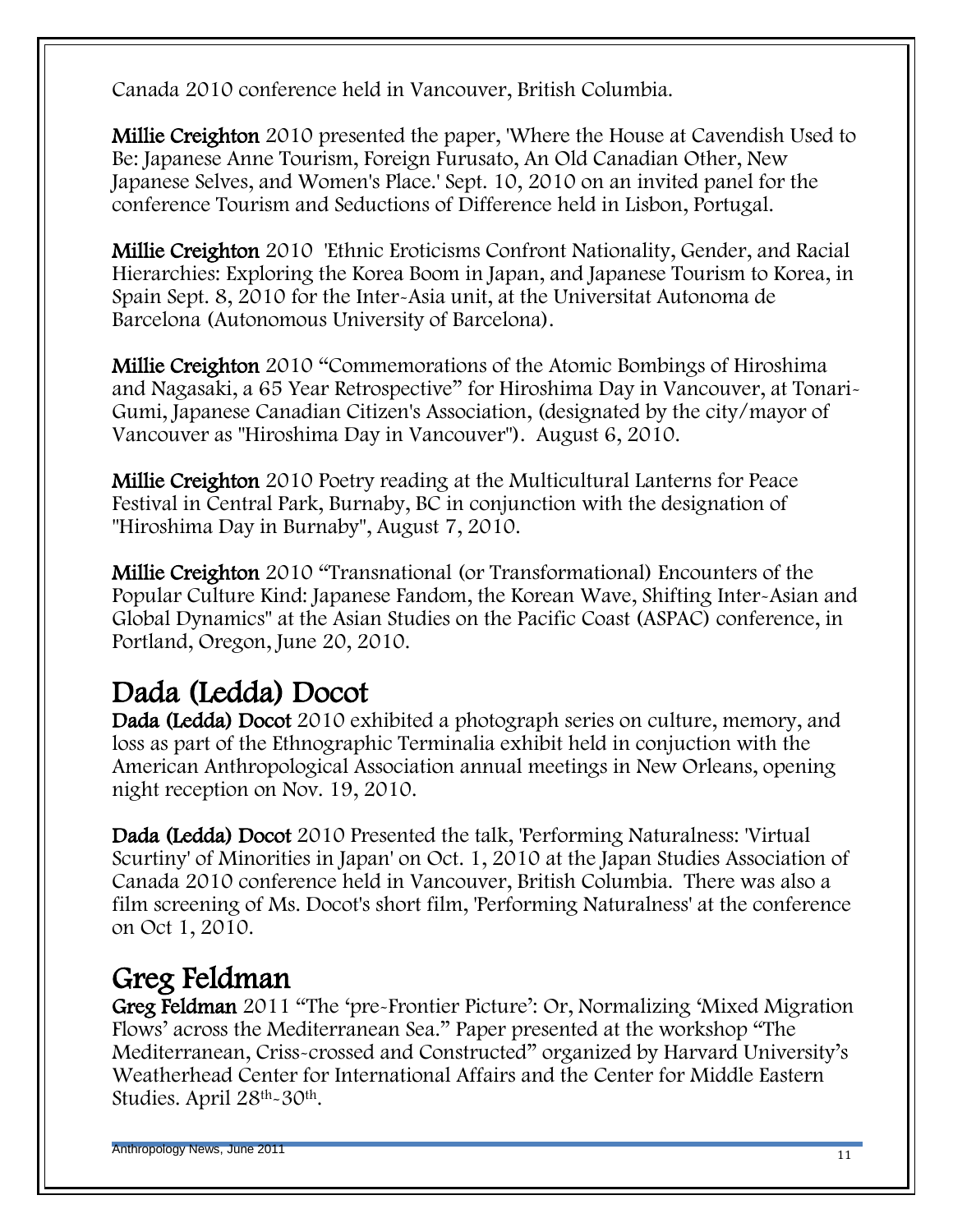Greg Feldman 2011 "Right versus Right: Circular Migration, Security, and the Neoliberal-Neonationalist Collusion." Paper presented at the workshop "Migration Parallels between EU and Canada: Trajectories of Policy and Power" organized by Dalhousie University's Atlantic Metropolis and the Department of Sociology and Social Anthropology. April 8th

# Oralia Gómez-Ramírez

Oralia Gomez-Ramirez 2011 The Role of Transgender and Transsexual People's Narratives and Play-Writing in their Struggle for Rights in Contemporary Mexico. Paper presented at the V Conference on Sexual Dissidence and Sexual and Gender Identities, Mexico City, June 10.

Oralia Gómez-Ramírez 2010 "Organizing around Sexuality: Sex Workers' Rights Movement in Mexico and Beyond<sup>"</sup>. Paper presented as part of the Panel "Citizenship and Democracy" at the II "Sexuality in Social Context" Conference of Latin America and the Caribbean, Mexico City, Mexico. August 11, 2010.

# Gastón Gordillo

Gastón Gordillo 2010 University of Victoria, Department of Anthropology Colloquium Series "Longing for Elsewhere: Guaraní Reterritorializations", November 8.

Gastón Gordillo 2010 American Anthropological Association Meetings, New Orleans. ―Bringing a Ghost Town Back to Life: Commemorations of Progress amid its Ruins", November 17.

Gastón Gordillo 2010 Latin American Studies Association Meetings, Toronto. "Latin American Gringos", October 7.

#### Denise Nicole Green

Denise Nicole Green 2011 presented the paper, 'Painted Declarations' at the Society for Applied Anthropology Annual Meeting, Seattle, WA, March 24, 2011.

Denise Nicole Green & Chuuchkamalthnii 2010 Guest lecture, "Nuu-chah-nulth Thliitsapilthim‖ in undergraduate course 'Native Art of the Pacific Northwest' at the University of Washington. Sponsored by the Burke Museum and Division of Art History, Seattle, WA. November 15, 2010.

# Lauren Harding

Lauren Harding 2011 Bagging Peaks and Busting Trails: Place-Making in the Canadian Rockies. Paper presented at the Annual Meeting of the Canadian Association of Geographers, Calgary, June 3.

Lauren Harding 2011 Who's Nature? Canadian Identity, Colonialism, and Banff

Anthropology News, June 2011 **12** and the contract of the contract of the contract of the contract of the contract of the contract of the contract of the contract of the contract of the contract of the contract of the cont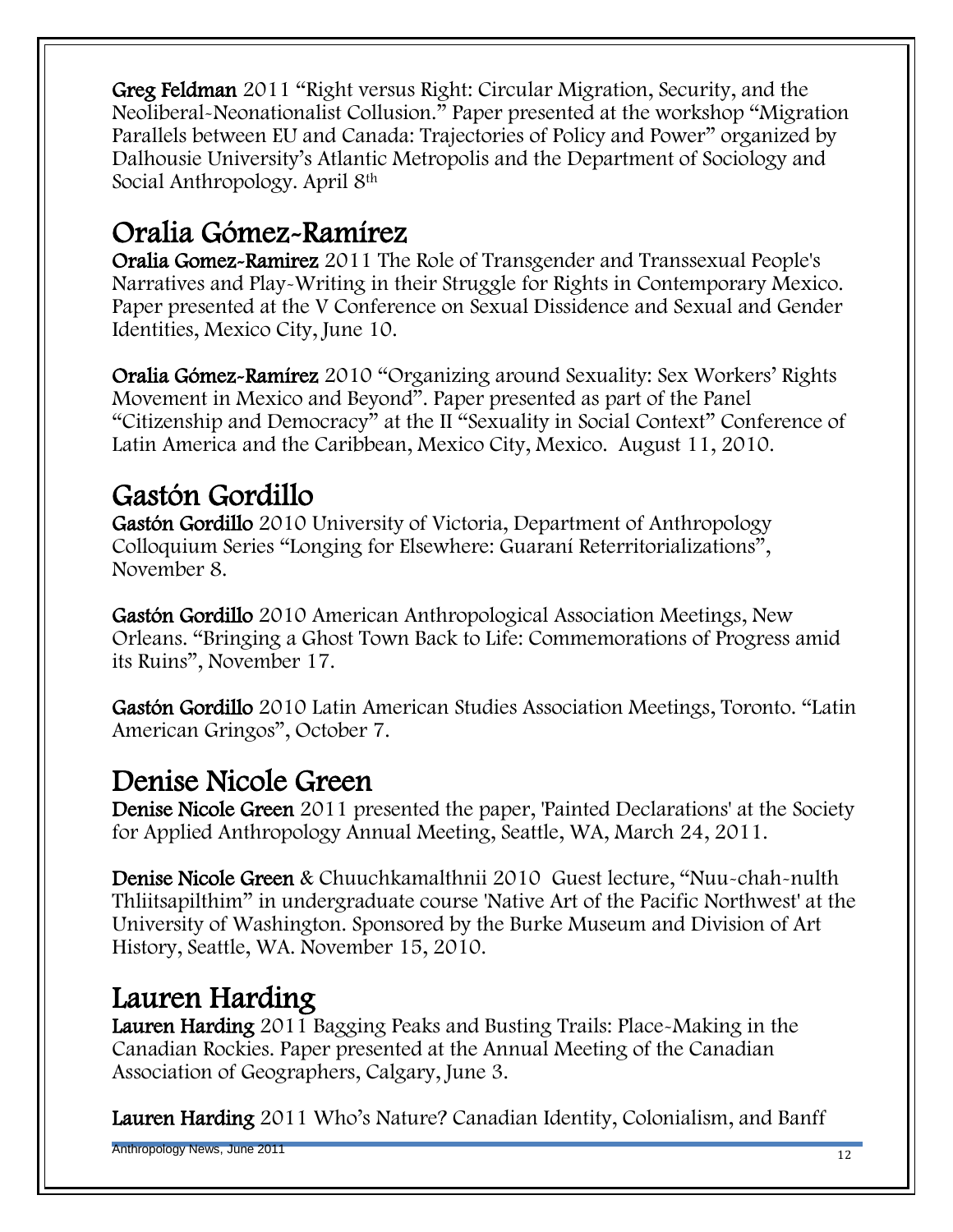National Park. Paper presented at the Annual Meeting of the Canadian Anthropological Society/Société Canadienne d'Anthropologie, Fredericton, May 11.

# Osman Ipsiroglu

Osman Ipsiroglu (An interdisciplinary PhD student under Bill McKellin) 2011 Presented the paper: Let Us Talk Night-Time-Related-Quality-of-Life: The Bridge the Gaps Approach or a trans-disciplinary & trans-cultural Team Approach to Sleep in Children & adolescents with Neurodevelopmental Disabilities, Society for Applied Anthropology Meeting in Seattle, USA, April 2011.

# Vinay Kamat

Vinay Kamat 2010 Organized and Chaired the Session: Clinical Trials and Global Pharmaceutical Governance. American Anthropological Association, 109th Meetings, New Orleans, November 19, 2010.

Vinay Kamat 2010 presented the paper: Fast, Cheap and Out of Control? The Hype and Reality of the Outsourcing of Global Clinical Trials to India. American Anthropology Association, 109th Meetings, New Orleans, November 19, 2010

Vinay Kamat 2010 Gave a talk: Bringing the Local Back to the Attention of the Global: Medical Anthropology in Malaria Control. Talk co-sponsored by the Health Systems Program and the Social and Behavioral Interventions Program, Johns Hopkins University, October 13, 2010.

# Sara Komarnisky

Sara Komarnisky 2011 "Reconnecting Alaska: Mexican Movements and the Last Frontier". World Routes 2: Arctic Workshop of the University of Tartu, Estonia. May 2011.

# Jennifer Kramer

Jennifer Kramer 2010 "Mobius Museology: Curating and Critiquing the Multiversity Galleries at the UBC Museum of Anthropology. Paper presented at the Annual Meeting of the American Anthropological Association, New Orleans, November 18.

## Marina La Salle

Marina La Salle 2011 ‗Making Nature.' Paper presented at the 2011 Society for Applied Anthropology Annual Meeting, 30 March 2011, Seattle, WA.

# Nicola Levell

Nicola Levell 2010 Invited panelist in conversation with Michael Nicoll Yahgulanaas. Roundtable: Ethnographic termini: moving and agitating within the borderlands of contemporary art and ethnography, AAA Conference New Orleans,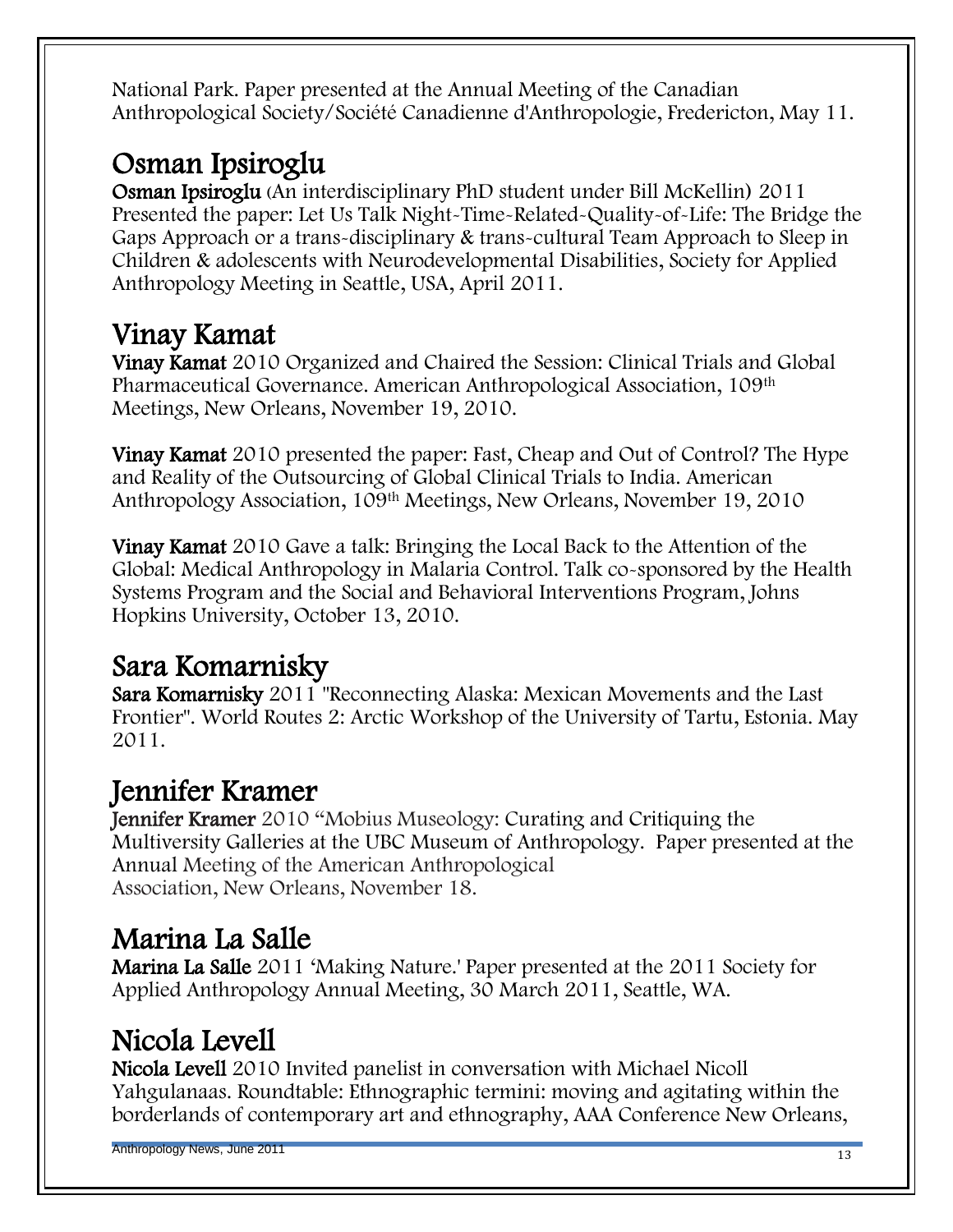#### 20 November.

#### Sonja Luehrmann

Sonja Luehrmann 2011 Holy Innocence: Past and Future Children in the Russian Orthodox Anti-Abortion Movement. Paper presented at the conference "Children and Religion," Danish School of Education, Copenhagen, May 18-19.

Sonja Luehrmann 2011 Was Soviet Society Secular? Undoing Equations between Communism and Religion. Paper presented at the workshop "Religion and Communism: Comparative Perspectives," Max Planck Institute for the Study of Religious and Ethnic Diversity, Goettingen, Germany, May 3-5.

Sonja Luehrmann 2011 Restoration without Historicism: The Contemporary Stakes of Church Reconstruction in Provincial Russia. Paper presented at the Symposium "Contemporary Histories: Intersecting Pasts and Futures," Department of Art History, Visual Art, and Theory, University of British Columbia, Vancouver, February 26.

Sonja Luehrmann 2010 Legacies of Speed: Post-Soviet Religion in the Aftermath of Rapid Change. Presented as part of the panel "Rethinking Postcoloniality and Postsocialism: Circulations of Religiosity and Secularization in the Expansion of Sovereignty," organized by Mayfair Yang. American Anthropological Association Annual Meeting, New Orleans, November 19.

Sonja Luehrmann 2010 Remembering and Forgetting in Russian Orthodox Anti-Abortion Activism. Paper presented at the Department of Anthropology Colloquium Series, University of Victoria, October 25.

Sonja Luehrmann 2010 Life and lives: Gendered Quests for Innocence in Russian-Orthodox Anti-Abortion Activism. Paper presented at the Centre for Women's and Gender Studies Colloquium Series, University of British Columbia, October 6.

Sonja Luehrmann 2010 Between Cold and Curious: Brezhnev-era Propaganda and the Imaginary West. Paper presented at Cold War Cultures: Transnational and Interdisciplinary Perspectives. University of Texas, Austin, October 2.

Sonja Luehrmann 2010 Was the Soviet Union a Secular State? Soviet atheism and the anthropology of secularism. Presented in the Seminar "Antropologia religii", European University at St. Petersburg. June 16, 2010.

# Molly Malone

Molly Malone 2011"Flows Across the Divide: Hydroelectric Dams, Nature/Culture Dichotomies, and the Relationship between Tribal and City Governments," paper presented at the Society for Applied Anthropology Annual Meeting, Seattle, WA,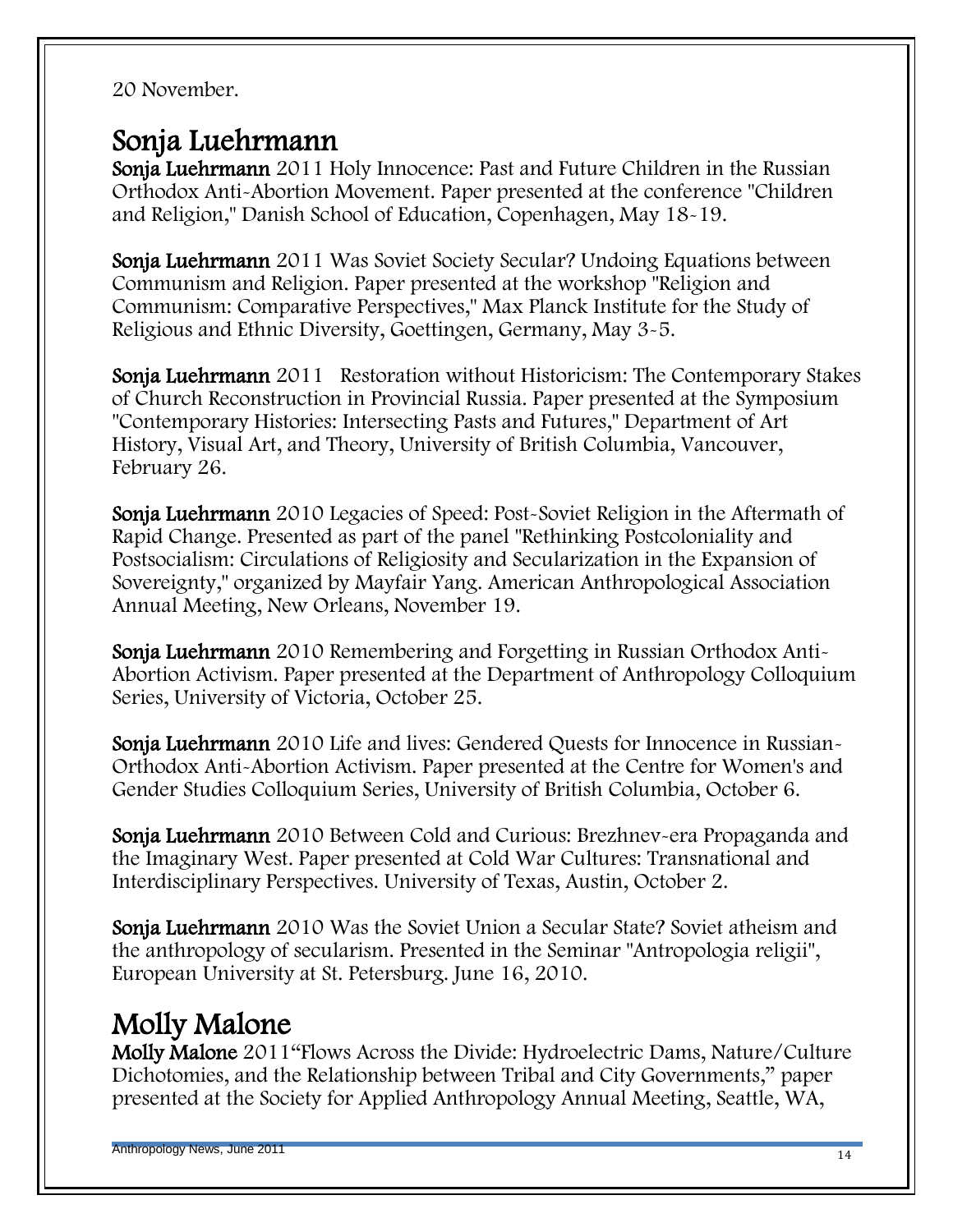March 2011.

Molly Malone 2010 "Carefully Chosen Words: Negotiating Native American Watershed Identities in a Post-Boldt World," paper presented at the American Anthropological Association Annual Meeting, New Orleans, LA, November 20, 2010.

Molly Malone 2010 "Intimate Flows: Water, Identity, and Practice," panel co-chair, American Anthropological Association Annual Meeting, New Orleans, Louisiana, November 20, 2010.

# R. G. Matson

R. G. Matson and William D. Lipe 2011 Two Chaco-Style Great Houses on Cedar Mesa -- with Kayenta Pottery.

Paper presented in "The Cedar Mesa Project Turns 40: New Results from a longlived Study in SE Utah." Symposium, Society for American Archaeology 76th Annual Meeting, Sacramento, March 31, 2011.

R. G. Matson 2010 One of the presenters "Northwest Houses, Then and Now" at the Seminario Internacional. Sociedades nativas de la costa noroeste de Norteamerica, modelizaciona historica, arqueologica y etnografica Barcelona, October 14 & 15.

# Carol E. Mayer

Carol E. Mayer 2010 "Many small steps: Pacific indigenous cultural Heritage and Contemporary arts – opportunities & challenges": paper presented at the Pacific Peoples Partnership Conference: Pacific Wayfinders: 35 Years of Action and Solidarity, Victoria, BC. November 10-13.

Carol E. Mayer 2010 "Working with Community Groups: An exercise in seduction and abandonment?": paper presented at the BC Museums Association Conference: I, Museum: Community, Technology, Opportunity, Nanaimo, BC. October 27 – 30..

Carol E. Mayer 2010 "We gather to reconcile - No longer captives of the past." Paper given at the Pacific Arts Association 10th International symposium, Rarotonga, Cook Islands. August  $9 - 11$ , 2010

Carol E. Mayer 2010 
"Objects on shelves & Cultures that Won't Stand Still" Panel presentation, Canadian Museums Association conference, Newfoundland, May 10- 14. 2010.

## Iain McKechnie

Iain McKechnie 2011 Visualizing the zooarchaeological baseline of ecologically important mammals in coastal British Columbia. Paper presented at the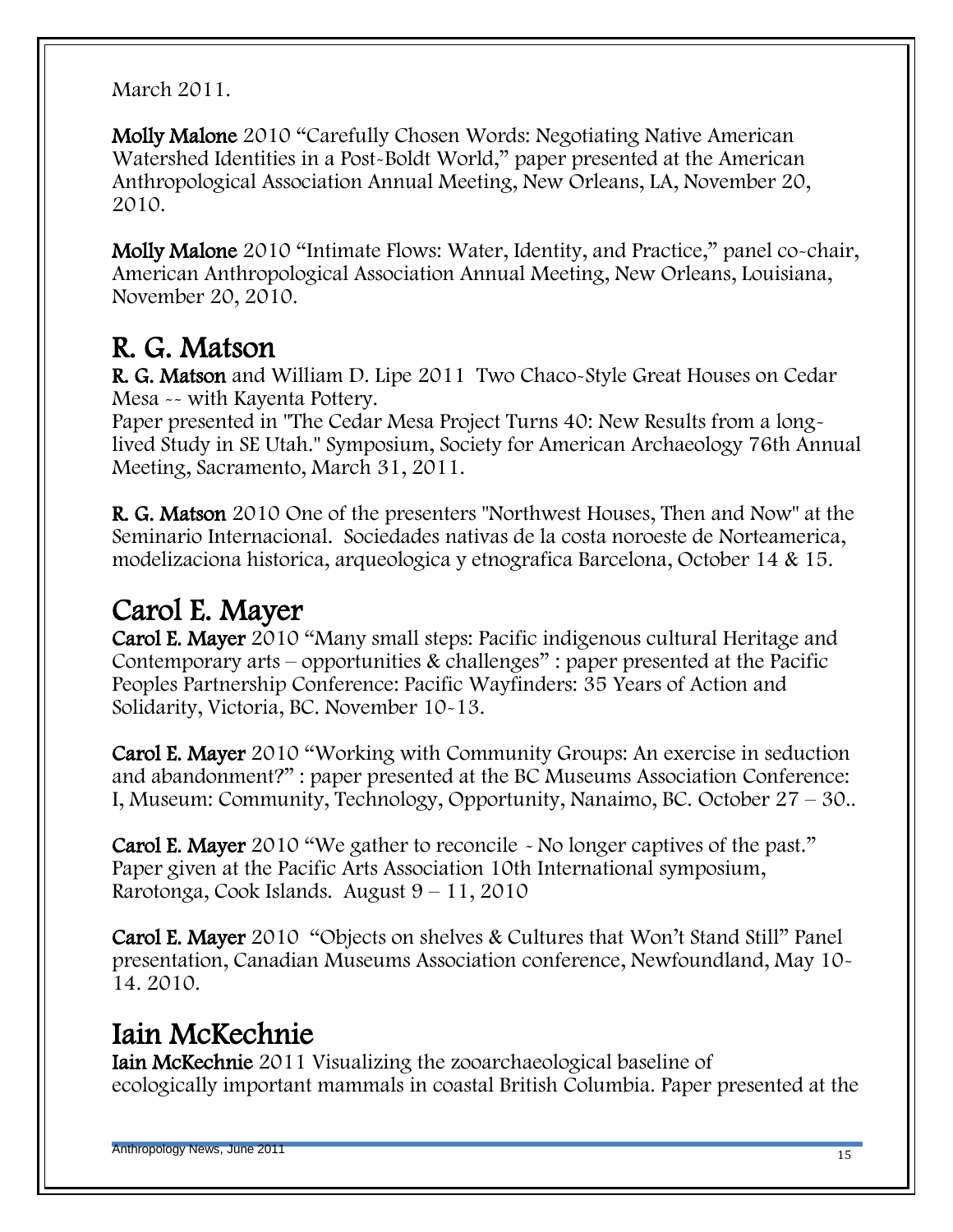2nd International Marine Conservation Congress, Victoria, BC. May 16th.

Szpak, Paul, Trevor Orchard, Russell Markel and Iain McKechnie 2011 Interactions between Humans and Sea Otters in Holocene British Columbia: Evidence from Stable Isotope Analysis. Paper presented at the 34th Society for Ethnobiology Conference, Columbus, Ohio. May 6th (Winner: Barbara Lawrence Award for Best Student Paper).

Iain McKechnie 2011 Text in Space: Visualizing Ingold's 'Temporality of the Landscape'. A poster presented at Outpost, an exhibition at the 3rd Visualisation in Archaeology Conference. Curators I. Kirkpatrick and S. Perry, University of Southampton, Southampton UK, Southampton, UK, April 18th.

Singh, Gerald G. and Iain McKechnie 2011 Piecing Together Past Ecosystems with Shell Fragments. Poster presented at the 32nd Annual Pacific Ecology and Evolution Conference, Bamfield Marine Sciences Centre, Bamfield BC, March 5th. (Winner: Best Student Poster Award).

Iain McKechnie and Rebecca J. Wigen 2010. Visualizing Archaeozoological Evidence of Hunting Traditions on the Northwest Coast of North America. Poster presented at the International Council of Archaeozoology 11th Conference, Muséum National D'Histoire Naturelle, Pierre & Marie Curie University, Paris.

Iain McKechnie, Susan J. Crockford, and Madonna L. Moss 2010. Visualizing Archaeozoological Evidence of Domestic Dog Distribution Along the Coast of Western North America. Poster presented at the International Council of Archaeozoology 11th Conference, Muséum National D'Histoire Naturelle, Pierre & Marie Curie University, Paris.

Arndt, Ursula, Alan McMillan, Iain McKechnie, and Dongya Y. Yang 2010 Ancient DNA Analysis of Northeast Pacific Humpback Whale (Megaptera novaeangliae) off the West Coast of Canada: Implications for Archaeology and Conservation Biology. Paper presented at the International Council of Archaeozoology 11th Conference, Muséum National D'Histoire Naturelle, Pierre & Marie Curie University, Paris.

## Marlee McGuire

Marlee McGuire 2011 Expensive Drugs for Rare Diseases: Structural Realities and Clinical Concerns. Paper presented at the 71st annual Society for Applied Anthropology conference, Seattle WA, March 31-April 2.

# William McKellin

William McKellin 2011 The Families of Rare Diseases: The Globalization of Disease and the Localization of Care. Paper presented at the Society for Applied Anthropology Annual Meeting. Seattle, April 2, 2011.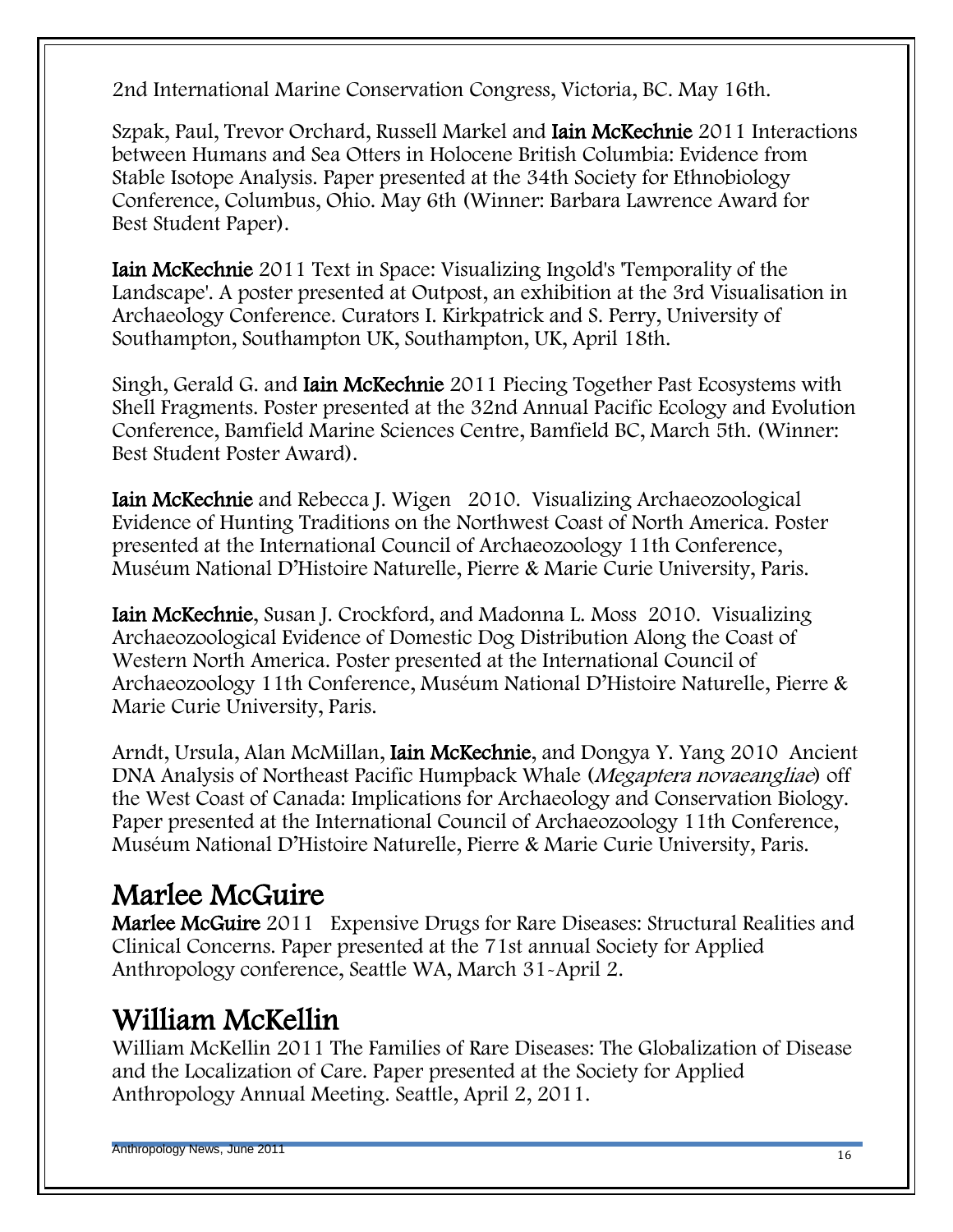#### Charles Menzies

Charles Menzies 2011 "When Seals are Fish: Gitxaała Contemporary Seal Fishery." In session: Indigenous Fisheries of the Contemporary Pacific Northwest. Organized by Charles Menzies. Annual Meeting of the Society for Applied Anthropology, Seattle, March 30, 2011

Charles Menzies 2011 "When Seals are Fish: Gitxaała Nation's Seal Fishery." School of Resource and Environmental Management, SFU, Speakers Series, March 8, 2011.

Charles Menzies 2011 Invited Presentation, "Connecting Identity with Activism: autobiographical reflections." Indigenous Praxis and World Majority Peoples Identity Politics. UBC's Centre for Culture, Identity & Education (CCIE) and Centre for Race, Autobiography, Gender and Age Studies, March 3, 2011.

Charles Menzies 2011 Invited Presentation, "Identity Matters; Identity Doesn't Matter. " Panel Presentation at Nuanced Negotiations: A Dialogue on Indigenous Research. First Nations House of Learning. Indigenous Research Group, UBC, February 26, 2011.

Charles Menzies 2011 Keynote Address, Traditional Knowledge as the Foundation of Co-operative Management of Fisheries. Coastal Visions Conference. Island Marine Aquatic Working Group and Tsawout First Nation, January 28, 2011.

Charles Menzies 2011 Poster, LAXYUUP GITXAALA/KITKATLA TERRITORY: INDIGENOUS APPROPRIATIONS OF ARCHAEOLOGY AND ANTHROPOLOGY ;) AAA Annual Meetings, New Orleans, November, 2010.

Charles Menzies 2011 Gitxaala Nation, Food Security, and Sovereignty in the Context of Environmental Assessment and Industrial Development. 12th International Conference of Ethnobiology. Tofino, May 10, 2010.

#### Bruce Miller

Bruce Miller 2011Oral History Before the Court. Paper given to the People of the River Conference, Chilliwack, BC, April 30, 2011.

Bruce Miller 2011 Session organizer, Comparative Studies of Social Science in Public Affairs Regarding Aboriginal Peoples, Society for Applied Anthropology Annual Meetings, April 1, 2011, Seattle.

Bruce Miller 2011 Conference organizer, Vancouver Conference on Comparative Anthropological Approaches to Public Policy and Aboriginal Peoples, April 4, 2011. With representatives of University of Brasilia and the Brazilian Ministerio Publico Federal. UBC.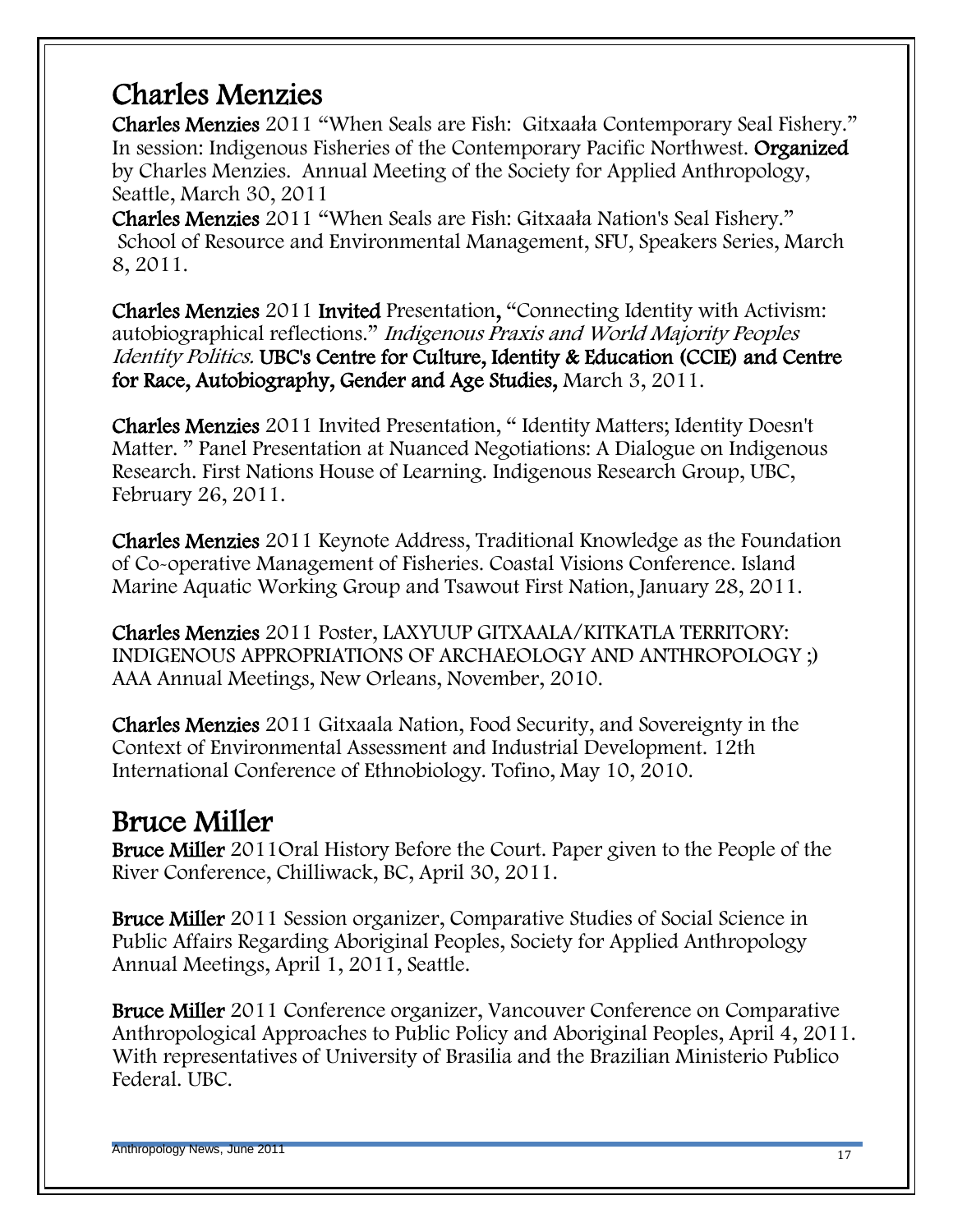Bruce Miller 2011 Social Science Between Court and Crown, Paper given to Society for Applied Anthropology Annual Meetings, April 1, 2011, Seattle.

Bruce Miller 2011 Social Science Between Court and Crown. Paper given to SFAA annual meetings, Seattle, March 28

Bruce Miller 2011 Oral History. Invited presentation to Symposium on Indigenous Legal Traditions Conference, Justice Canada, Indian Affairs, Ottawa, March 9.

Bruce Miller A Glimpse Into a Possible Future, Invited talk given to Indigenous Law in Coast Salish Traditions. Sponsored by U Victoria Faculty of Law, the Cowichan First Nation, et al. Cowichan Bay B.C. Oct 15, 2010.

Bruce Miller 2010 Indigenous Politics on the Northwest Coast. Talk given to National Endowment for the Humanities Summer Institute—Peoples of the Northwest Coast. Vancouver, July 7.

# Morgan Moffitt

Morgan Moffitt 2011 Bringing Us Together: Bridging Restorative Justice and Resource Management in Mi'kmaq Nova Scotia. Presentation for the 16th Annual Interdisciplinary Legal Studies Graduate Student Conference: Creative Law, May 13th & 14th.

#### Diana Moreiras

Diana Moreiras 2011 'Food of the Gods': The Origins of Cacao Use and its Cultural Significance in Mesoamerica. Paper presented at the Stanford Archaeology Center Graduate Student Conference, Stanford, April 16.

## Jesse Morin

Jesse Morin 2011 The Political Economy of Stone Celt Exchange in Pre-Contact British Columbia: The Salish Nephrite/Jade Industry, March 17th.

## Tal Nitsan

Tal Nitsan 2011 "Glawcalized: The Guatemalan Law against Femicide as a meeting point between Global and Local", Law Graduate Students Conference: Creative Law, University of British Columbia, Vancouver, BC.

Tal Nitsan 2011 "Making it Right: Developing Women's Rights in Post-Conflict Guatemala", Latin America Research Group Workshop. Victoria, BC, March 19th.

Tal Nitsan 2010 "Femicide in Guatemala – Glocal Reactions to Glocal Causes.‖ American Anthropological Association: circulations, New Orleans, LA. November 19th 2010.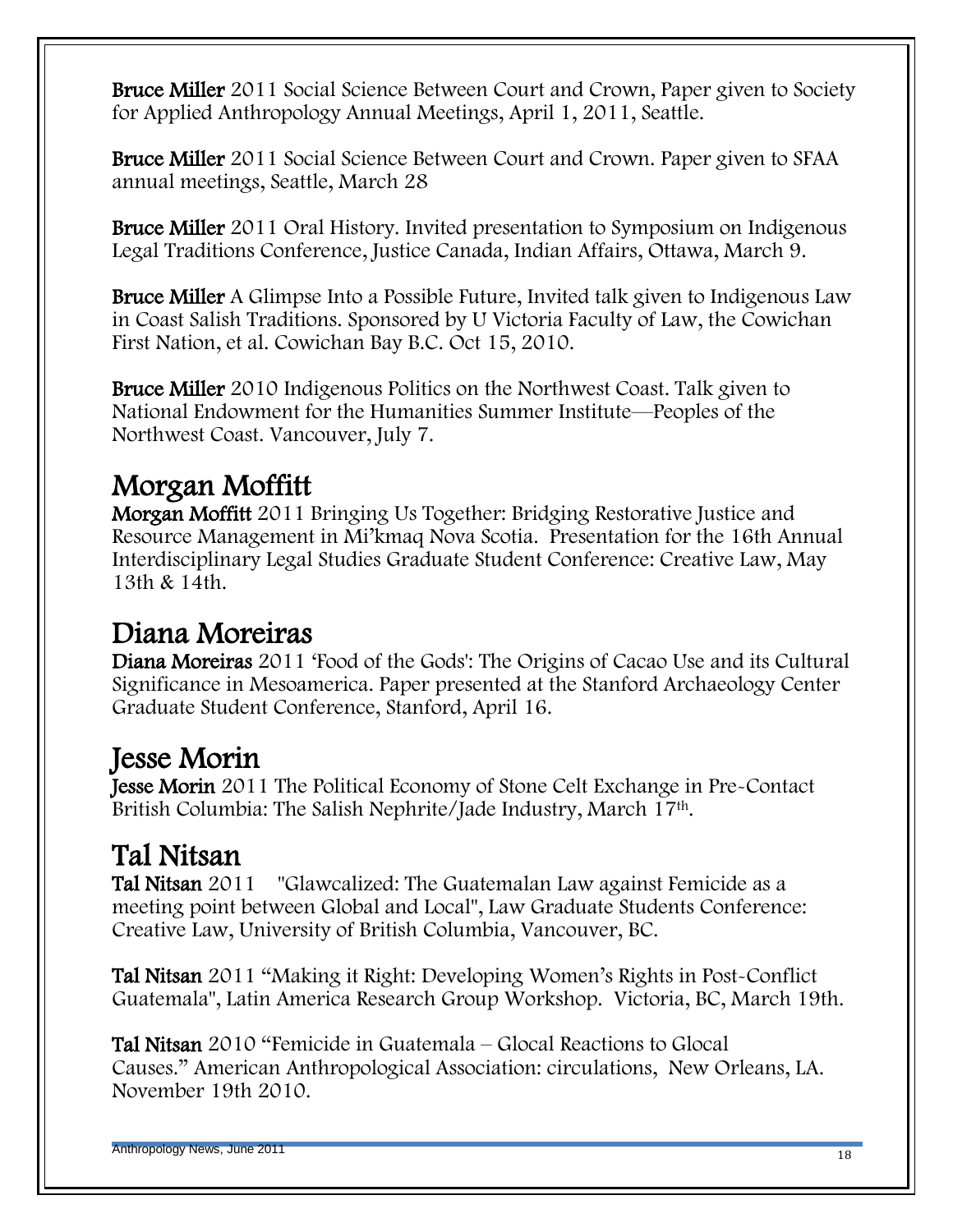Tal Nitsan 2010 "Developing Women's Rights in Guatemala through the Legacy of Human Rights Violations." Paper presented at the Latin American Studies Association: Crisis Response Recovery, Toronto, Canada. October 8th 2010.

Tal Nitsan 2010 "Developing Women's Rights in Guatemala through the Legacy of Human Rights Violations." Paper presented at the Latin American Studies Association: Crisis Response Recovery, Toronto, Canada. October 8, 2010.

# Robin O'Day

Robin O'Day 2011 Presented the paper, 'Dancing in the Streets: Protest in a Japanese 'Freeter' Union at the combined American Asian Studies (AAS) and International Convention of Asian Scholars (ICAS) conference held in Honolulu, Hawaii, March 31-April 3, 2011.

Robin O'Day 2010 Presented the paper: 'Domesticating an Anti-Globalization Movement in a Japanese 'Freeter' Union' at the American Anthropological Association annual meetings in New Orleans, Lousiana, Nov. 17, 2010.

Robin O'Day 2010 Presented the talk, 'Dancing in the Streets: Domesticating the 'Anti-globalization' Movement in a Japanese 'Freeter' Union on Oct. 1, 2010 at the Japan Studies Association of Canada 2010 conference held in Vancouver, British Columbia.

# David Pokotylo

David Pokotylo 2010 Recent Research in Upper Hat Creek Valley: Studying Root Resource Intensification in the mid-Fraser Region. Presentation at BC Archaeology Forum 2010, Vancouver (Musqueam), November 5

David Pokotylo 2010 Shang Lithic Industries: A Case Study from the Heihelu locality, Yinxu, Anyang. Paper presented at the International Symposium "Archaeology in China and the World: Past, Present and Prospects." 60th Anniversary of the Institute of Archaeology, Chinese Academy of Social Sciences, Beijing. July 28-30, 2010

## Leslie Robertson

Leslie Robertson 2011 Internal Reconciliation: Applying the Potlatch to the Problem of Colonial Memory. Paper presented at Society for Applied Anthropology Annual Meeting, Seattle, WA, April 1<sup>st</sup>

#### Lara Rosenoff

Lara Rosenoff 2010 "There Was No Shade or Firewood": Rural Youth, Oral Tradition and the Work of Okot p'Bitek After Two Decades of War and Displacement in Acoliland. Paper presented at the Annual Meeting of the American Anthropological Association,New Orleans, November 21.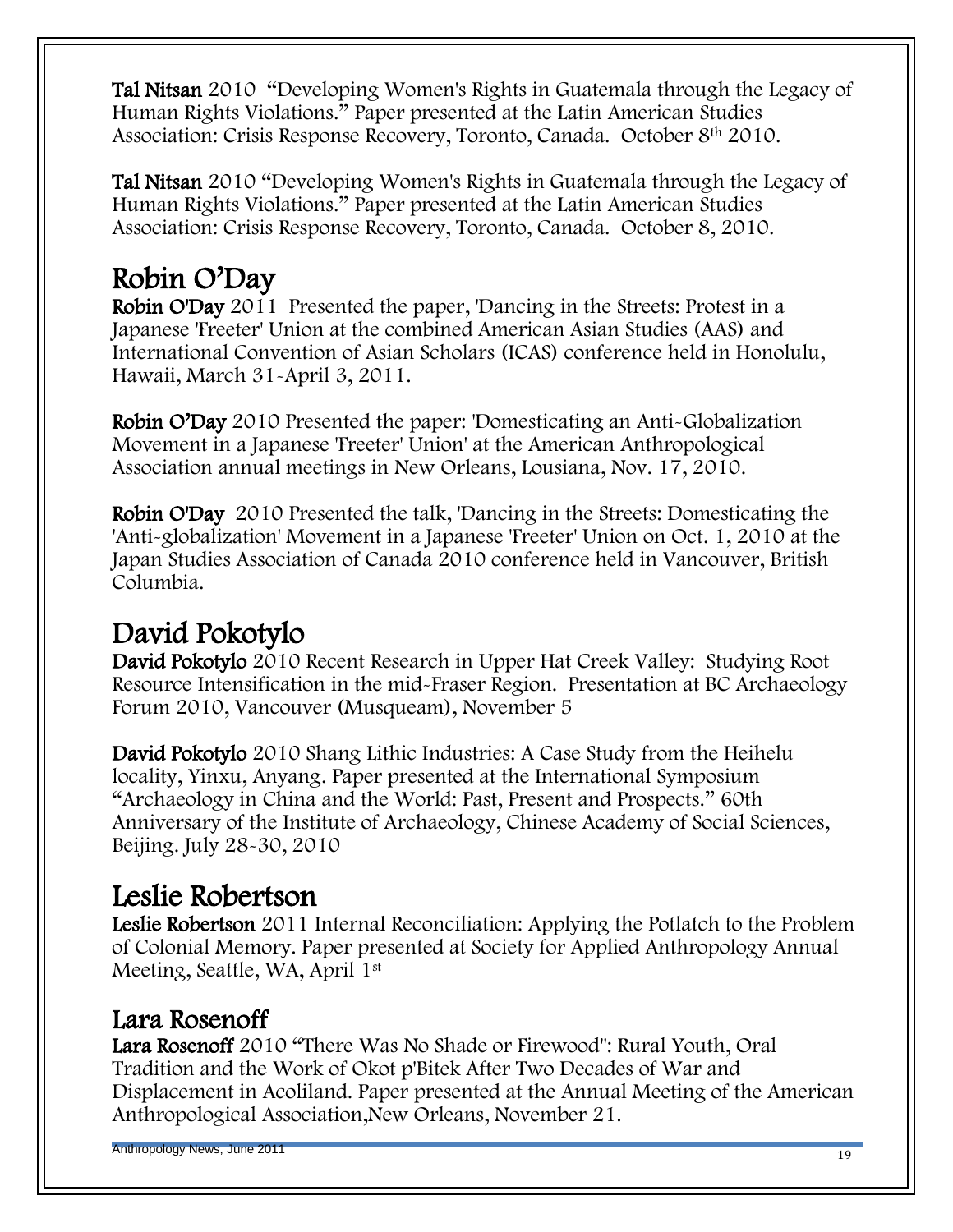Lara Rosenoff 2010 "C'est Aussi Mon Histoire. Je M'appelle Beatrice. J'ai Quinze Ans". Photography Exhibition at Théâtre Périscope, Quebec City, Nov.16-27.

Lara Rosenoff 2010 Session Paper, "Theatre Works: Young Women Challenge Conflict Narratives" at the Annual Meeting of the Peace and Justice Studies Association, October 2nd, Winnipeg, Canada.

Lara Rosenoff 2010 The Foolish Witness and Critical Practice. Invited Paper Presentation at Colloquia: Experiences in Witnessing: Artistic Practices at the Intersection of Testimony and Presence, Sept.16th-17th, Toronto, Canada.

Lara Rosenoff 2010 Her Name is Beatrice/She, You and I/Intersections in Witnessing. Vitrine Installations at Gallery 44, Toronto, Canada from Sept.14th to Oct.16th.

#### Brett Schrewe

Brett Schrewe (An interdisciplinary PhD student under Bill McKellin) 2011 Presented the paper: The Sociolinguistics of Clinical Case Presentation, part of the Clinical Collaborations: Applied Clinical Medical Anthropology, Part One session at the 71st Society for Applied Anthropology Meeting in Seattle, USA (29 March - 2 April 2011)

# Anthony Shelton

Anthony Shelton 2011 Prussian State Museums Department, Berlin. First Meeting of the International Advisory Board On the Humboldt Forum (April 6-8th 2011). Gave two podium presentations and made numerous public interventions related to project (currently, the largest cultural / arts construction project in Europe).

Anthony Shelton 2011 Museums, Theory and the Discipline of Anthropology in the Early 21st Century. Paper presented at the University College London, Department of Anthropology Seminar, London, March 4.

Anthony Shelton 2011 The Ends and Afterlifes of Anthropological Curation. Paper presented at Curatopia: Museums and the Future of Curatorial Practice, Wellington, February 26.

Anthony Shelton 2011 Arthur Erickson: The Architect as Cultural Mediator. Paper presented at the University of Lethbridge, Architecture & Design NOW, Lethbridge, January 10.

Anthony Shelton 2010 Changing Audiences, Changing Museums. Panel Presentation and Discussion at the Fall 2010 Meeting of the Canadian Art Museum Directors' Organization, Gatineau, November 21.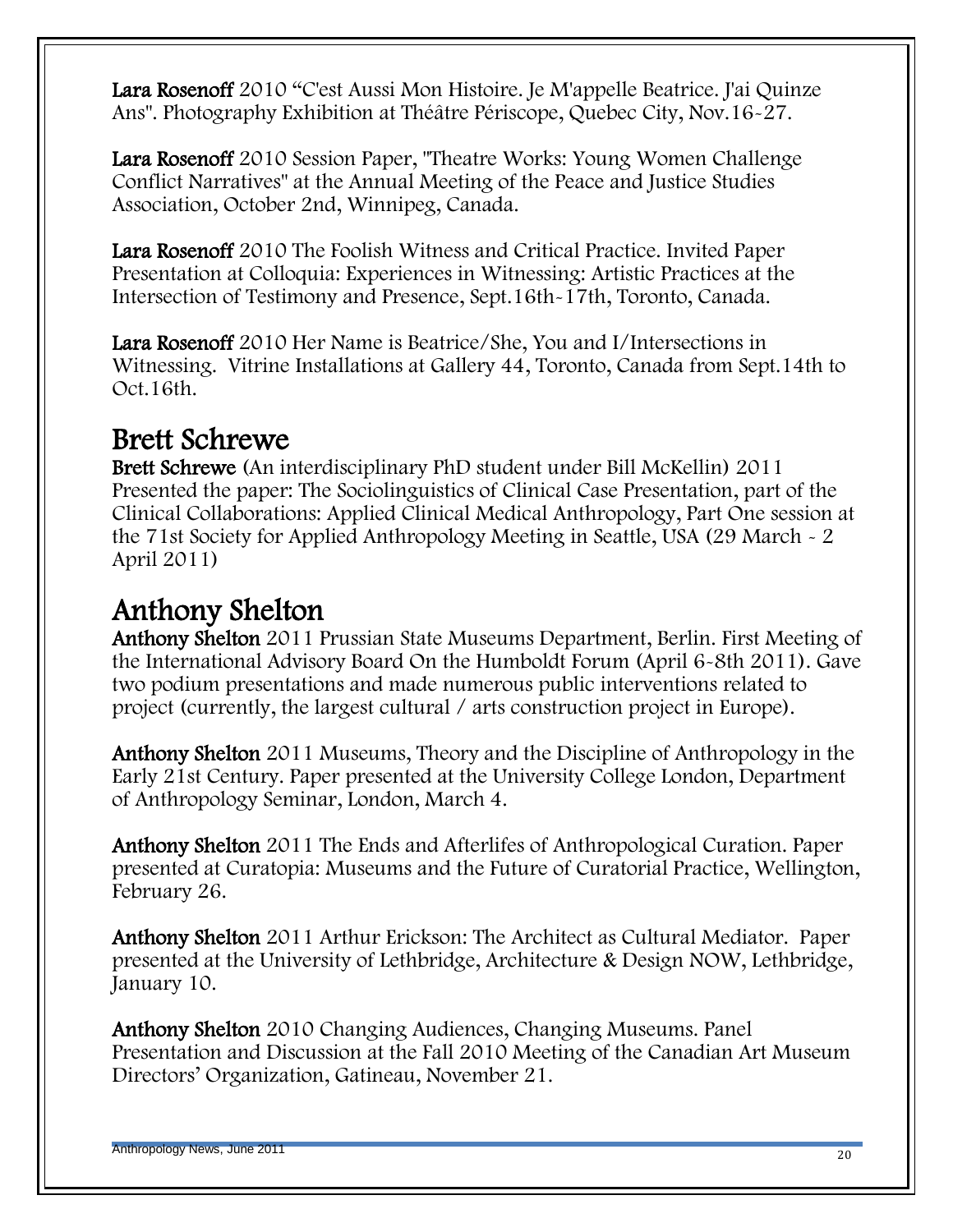Anthony Shelton 2010 Museum Futures. Presented at the TTI/Vanguard Power of Peer conference, Vancouver, October 5.

Anthony Shelton 2010 Exhibition Fever. Canadian Museums Association Trip, Canadian Pavilion, Expo 2010. Shanghai China. June 20, 2010.

Anthony Shelton 2010 From Theory to Practice: Redrawing Museumscapes. Mokpo National University, Korea. May 26.

Anthony Shelton 2010 Remaking of MOA. Mokpo National University, Korea, May 26, 2010.

Anthony Shelton 2010 Re-staging museums in post-material epistemological spaces. Task of the Curator Conference, Museum and Curatorial Studies, University of California Santa Cruz. May 13, 2010.

#### Ana Vivaldi

Mariana Gomez and Ana Vivaldi 2010 Fear of the Bush: Indigenous Women's Control Over Territory, and Gendered forms of Violence in Northern Argentina Paper presented at the American Anthropological Association Annual Meeting, New Orleans, November 19.

Avellana, Alicia; Dante, Patricia; García Palacios, Mariana; Ana Vivaldi 2010 "Una experiencia de taller sobre nuevas tecnologías en un barrio toba (qom) del Gran Buenos Aires (Argentina) desde la mirada de los niños y jóvenes."(The Experience of a New Technologies Workshop in a Toba Neighbourhood in Greater Buenos Aires City: Children's and Youth Perspectives). III conference of Minority Languages. Buenos Aires, 4th and 5th of June 2010.

## Jennifer Wagelie

Jennifer Wagelie 2010 Is There a Future for Museum Manikins? Poster presented at the Annual Meeting of the American Anthropological Association, New Orleans, November 18.

Jennifer Wagelie 2010 "Where Have All the Manikins Gone?" at the Tenth International Symposium of the Pacific Arts Association. The conference was held in Rarotonga, Cook Islands. August 9-11, 2010.

## Rafael Wainer

Presented the poster. Lascar E., Nallar M., Piccone S., González M., Rafael Wainer, Steed S., Rodríguez Goñi E., Rodio G. 2011Palliative Care in a South American Children's Hospital: A History of Fourteen Years of Work. 12th Congress of the European Association for Palliative Care. Lisbon, May.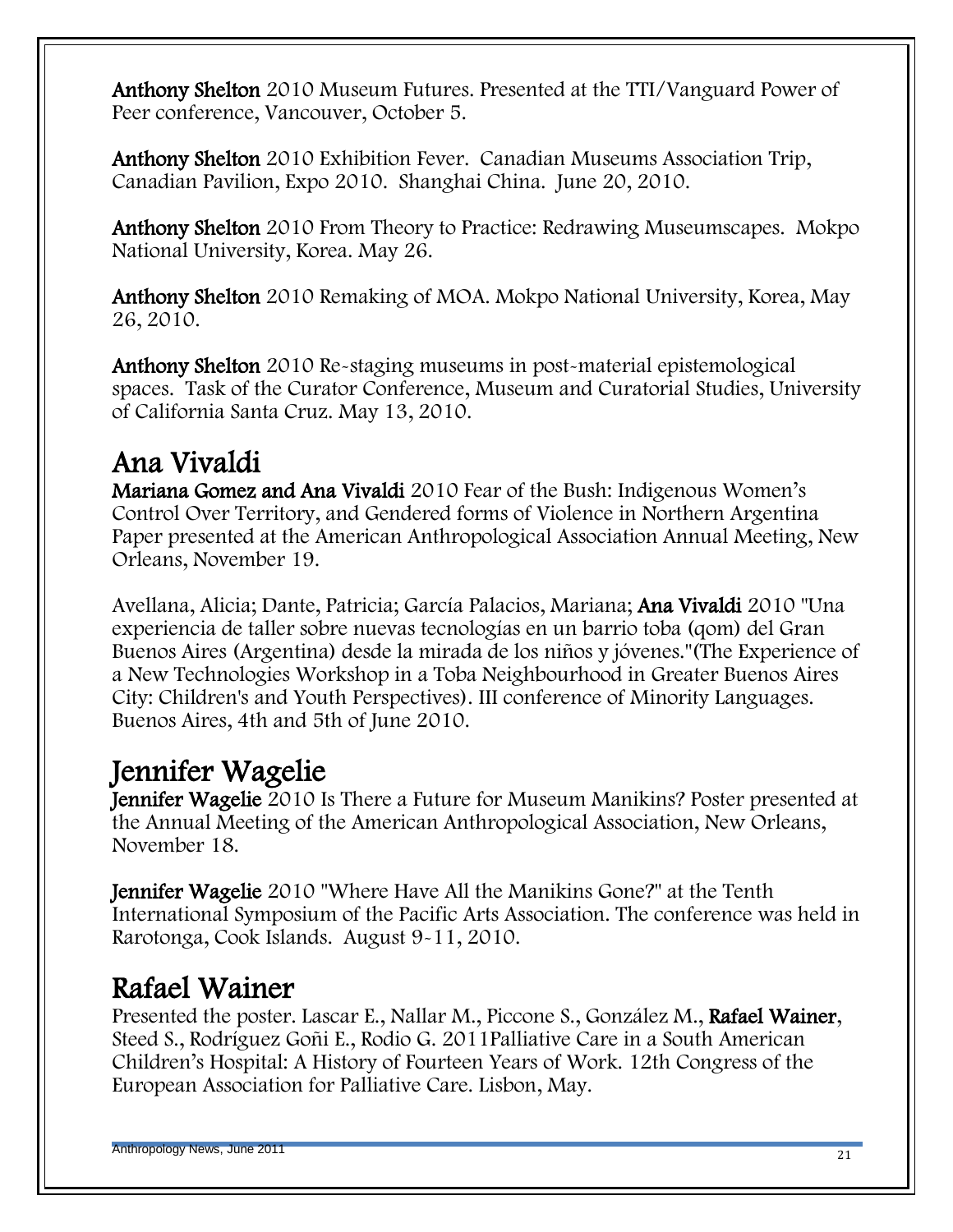Rodio, G.; Lascar, E.; Nallar, M.; Piccone, S.; Gonzalez, M.; Steed, S.; Orejas del Valle, A.; Rafael Wainer; Nespral, A.; Gallo, J. 2011 Presented the poster Clinical Supervision Experiences Pediatric Palliative Care Team, Seven Years Sharing the Care. 12th Congress of the European Association for Palliative Care. Lisbon, May.

Rafael Wainer 2011 Coordinator of the Dialogue Session "When Does Life Begin and End." Collective discussion on beginning and end of life issues with Dr Jason Gratl (Law), Mike Whitfield (Neonatology), Alister Browne (Bioethics) and Tom Kemple (Sociology). Global Health Network, Liu Institute for Global Issues, UBC. May.

Lascar, Eulalia; Rafael Wainer; Nallar, Martín; Piccone, Samanta; González, Mariana; Nespral, Alejandro. 2010 Impacto de un Programa de Formación Bajo la Modalidad de Rotaciones. (Impact of a Program of Residents on Rotation at the Palliative Care Team.) XXIX Jornadas del Hospital de Niños "Ricardo Gutiérrez", Buenos Aires, August 27, 2010.

Rafael Wainer 2011. (End of) Children's Lives: How Does My Fieldwork Affect Everyone? Society for Applied Anthropology. Seattle, April.

#### Elvi Whittaker

Elvi Whittaker 2010 Organizer of Women and Universities, three sessions and a plenary session in honour of 25th anniversary of CASCA Women's Network, CASCA Conference, Montreal, June 1-2.

Elvi Whittaker 2010 The Mobile Self and its Cultural Grammar. Paper read at the meeting of Cultures of Movement/ Mobile Subjects, Communities, and Technologies in the Americas Conference, Victoria, B.C., April 9.

#### FILM PRODUCTIONS/SCREENINGS

Performing Naturalness (3 mins) Dada Docot. Film screening, Performing Pinoy: Video e identidad cultural en Filipinas: 1999-2009, Caixa Forum, Barcelona, Spain, March 21, 2011

Baad ng Pauno (30 mins) Dada Docot. Film installation at the museum's 50th anniversary exhibit, Lopez Memorial Museum, Quezon City, Philippines, February 18 - September 18, 2010.

A Quiet Blackade. Directed by Jennifer Rashleigh and Charles Menzies. Written by Jennifer Rashleigh. Producer: Charles Menzies. A Production of the Ethnographic Film Unit at UBC. 15 minute broadcast quality documentary.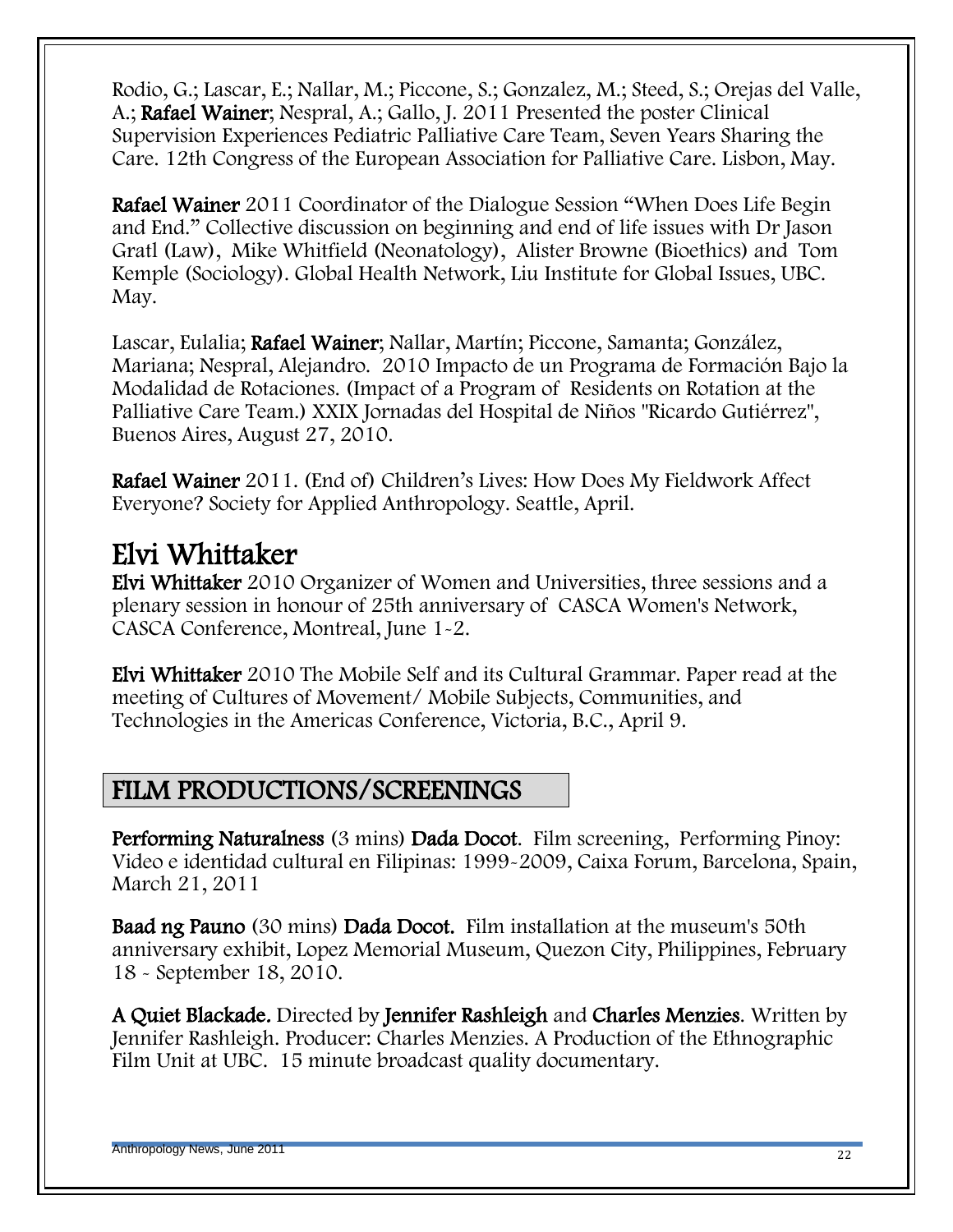Small Nets in a Sea of Change. Written and Directed by Charles Menzies and Rachel Donkersloot. Producer: Charles Menzies. A Production of the Ethnographic Film Unit at UBC. 30 minute broadcast quality documentary.

Archaeology in Laxyuup Gitxaala. Written and Directed by Charles Menzies. Producer: Charles Menzies. A Production of the Ethnographic Film Unit at UBC. 20 minute broadcast quality documentary.

Denise Nicole Green Film presented, 'Somewhere in Between' (14 minute version). Faction Politic Art Exhibition, University of Delaware Art Gallery, Newark DE, April 14 - May 1, 2011.

Denise Nicole Green and Chuuchkamalthnii Film presented, 'Histakshitl Ts'awaatskwii / We Come From One Root' (67 minutes). Cowichan International Aboriginal Festival of Film and Art, Duncan, BC, April 17, 2011

Denise Nicole Green Film presented, "Somewhere in Between" (29 minutes), Hefty Thigh: Fem Fest, Davis, California, March 11th.

Jesikah Maria Ross, Denise Nicole Green and Julie Wyman Television broadcast, 'Up From the UnderStory' (28 minutes). KVIE Sacramento Public Broadcasting Station (PBS) Viewfinder Series, March 9, 2011.

Denise Nicole Green & Chuuchkamlthnii Film presented, "Histakshitl Ts'awaatskwii / We Come From One Root‖ (66 minutes), Society for Visual Anthropology Film and Media Festival, New Orleans, LA. November 17, 2010 and November 20, 2010.

#### AWARDS

Recipient of SSHRC Standard Grant program

Funded: Andrew Martindale, Shaylih Muehlmann and Michael Richards 4A: Vinay Kamat and Zhichun Jing

Kirsten Bell selected for the 2012 Visiting Researcher Fellowship, Brocher Foundation, Geneva, Switzerland.

Millie Creighton one of 10 scholars from all disciplines working on Japan and/or Korea designated by the North East Asia Council (NEAC) and the Association of Asian Studies (AAS) as a Distinguished Scholar, and selected for the Distinguished Speakers Bureau of the Association of Asian Studies.

Millie Creighton selected as one of the Japan specialists to participate in a special workshop on Japan's Identity and Modernity, funded by the Japan Foundation and the East-West Center, April 14-17.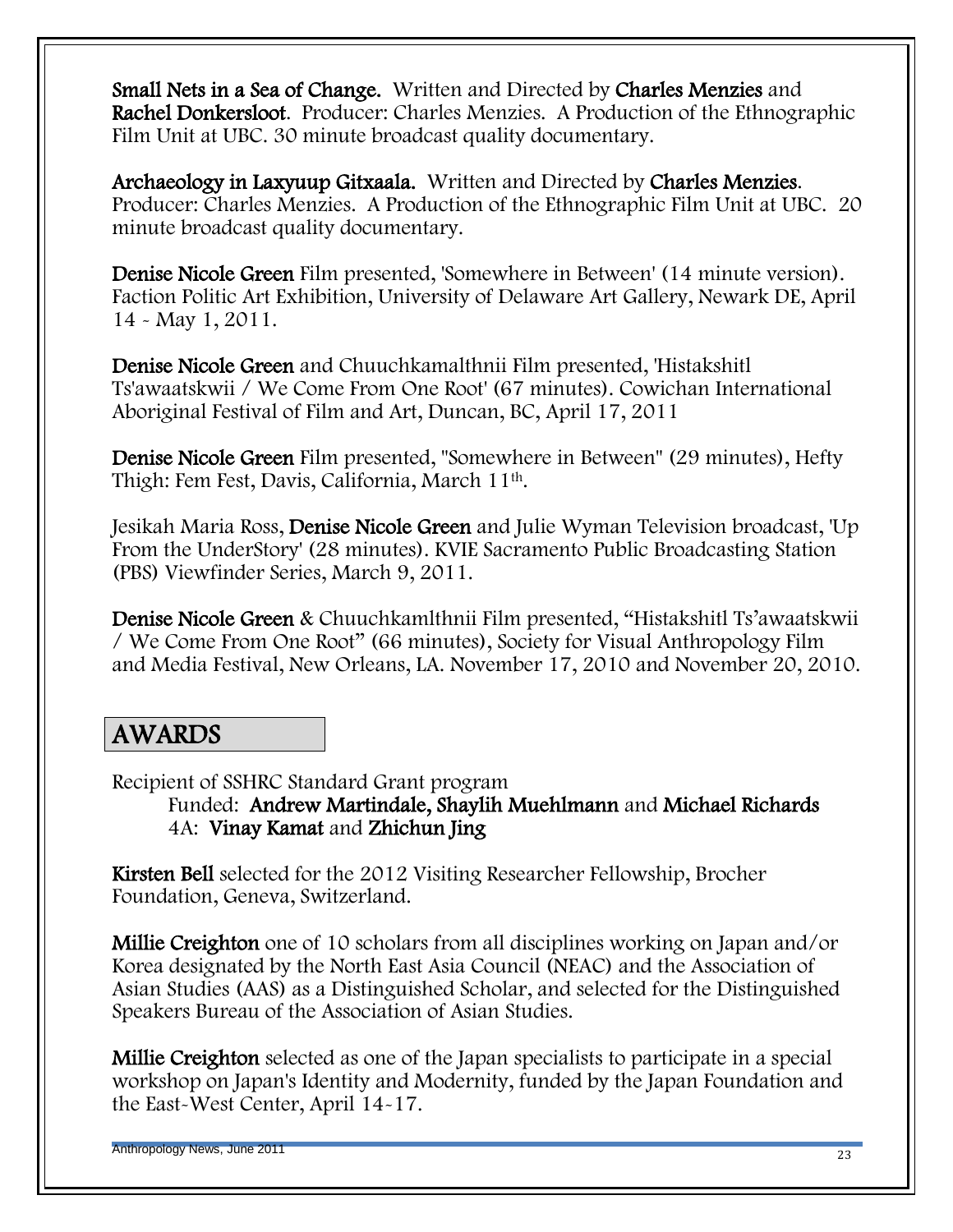Professor Emeritus Julie Cruikshank elected to the Academy of the Social Sciences in the Royal Society of Canada in recognition of her outstanding contributions to First Nations studies and Anthropology.

David Dedi nominated to the Graduating Student Leaders.

Dada Docot is the main initiator and co-founder of the UBC Philippine Studies Series (UBC-PSS), funded by the Liu Institute for Global Issues. The group received \$2,725 for its first series of events.<http://blogs.ubc.ca/philippinestudies/> Dada works on issues related to transnational Filipino communities in Japan with comparisons elsewhere

Dada Docot named as Liu Scholar by the Liu Institute, inducted as of February 2011.

Emilie Gladstone selected for the 2009-2010 Harry Hawthorn Award for Best Undergraduate Honours Thesis in Anthropology, "Double Liminality: Navigating Misaligned Services and Inventing Transitions for Youth with Disabilities in BC".

Oralia Gómez-Ramírez granted a scholarship worth \$2,500 from the Fundación Arcoiris to participate in the 1st Seminar in Sexuality Research of Latin America and the Caribbean, Mexico City, Mexico, August 16-20, 2010.

Denise Nicole Green, 'Histakshitl Ts'awaatskwii / We Come From One Root' awarded "Best Documentary" at the Cowichan International Aboriginal Festival of Film and Art.

Denise Nicole Green selected to participate in the Smithsonian Institution's Summer Institute in Museum Anthropology, June 27-July 22 2011

Denise Nicole Green received a R. Howard Webster Foundation Fellowship for 2010  $-2011.$ 

Denise Green's film, Histakshitl Ts'awaatskwii (We Come From One Root), chosen by the Society for Visual Anthropology for the Jean Rouch Award and featured at the American Anthropological Association meetings in New Orleans, November 2010.

Denise Green awarded the Stella Blum Research Grant from the Costume Society of America (\$2,000 + \$500 travel to 2012 CSA Symposium) for her research project titled, "Nuu-chah-nulth First Nations' Ceremonial Regalia: Historical and Contemporary Practices."

Rachel Houmphan received a SSHRCC MA fellowship for 2010 – 2011 The UBC Faculty of Arts has awarded the Immigrant Vancouver Ethnographic Field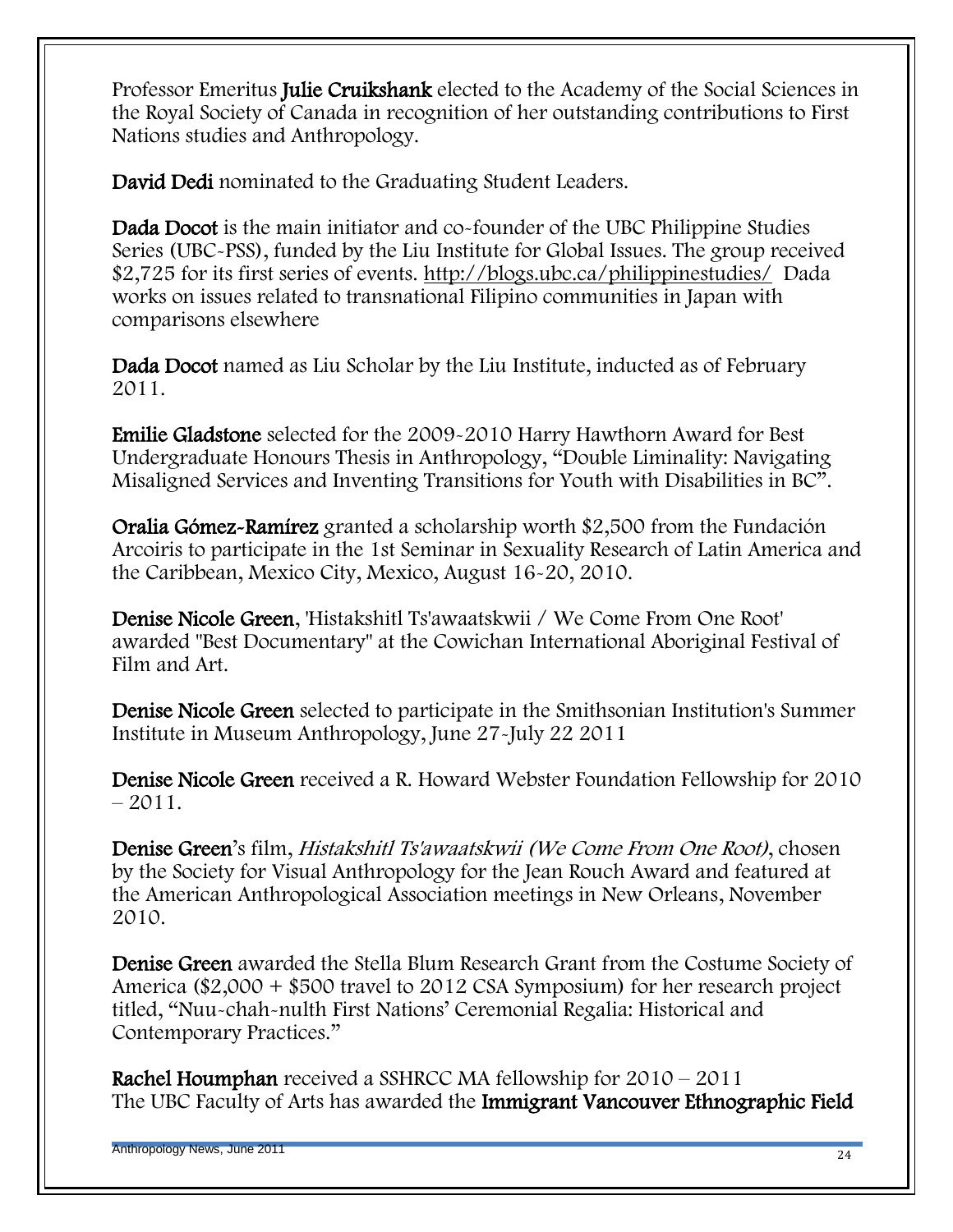School (IVEFS) \$4,890 to support Community Service Learning/Community Based Research (CSL/CBR) Course Enhancement.

Vinay Kamat awarded a Wenner-Gren Richard Carley Hunt Fellowship of \$40,000 to aid research and writing of his book on Childhood Malaria and Child Survival in Africa.

Vinay Kamat received a \$7,000 HSS Research Grant for his project on the Politics of Food, Hunger and Malnutrition in the Mnazi Bay-Ruvuma Estuary Marine Park.

Jennifer Kramer selected for a three year term as a board member of the Council for Museum Anthropology, a section of the American Anthropology Association.

Sara Komarnisky awarded the 2010 Vanier Scholarship

Sara Komarnisky named a Liu Scholar by the Liu Institute.

Molly Malone awarded an American Indian Studies Graduate Fellowship from the Newberry Consortium in support of her dissertation project, "Colonialism, Consciousness and Change: Upper Skagit Settlement Narratives and Watershed Interactions." The Fellowship covers a two month residence at the Newberry Library in Chicago.

Molly Malone awarded the Theodore E. Arnold Fellowship (\$7000): University of British Columbia, 2010-2011

Molly Malone awarded the Pacific Century Graduate Scholarship (\$10,000): University of British Columbia, 2010-2011

Andrew Martindale, Co-investigators: Kenneth Ames, David Archer, Aubrey Cannon, Susan Marsden SSHRC (\$200,150), 2011-2014.

R. G. Matson, P.I., William Lipe, Guy Cross, Co-Investigators "Remote Sensing of Great Kiva Depressions at Cedar Mesa, Utah" \$18,000 Hampton Fund Research Grant, 2011-2013.

Canadian Museums Association's Award for Outstanding Achievement in the Publications category for the book "The Museum of Anthropology at the University of British Columbia" edited by Carol E. Mayer and Anthony Shelton. Carol E. Mayer awarded the 30th Anniversary of Independence Medal for Cultural contributions to the Republic of Vanuatu.

Iain McKechnie awarded 750 Euros to attend the 11th Conference of the International Council of Archaeozoology and co-chair a symposium entitled 'Archaeozoology in a Digital World: New approaches to Communication and Collaboration' (w/ Sarah Kansa and Cécile Callou). Muséum National D'Histoire Naturelle, Pierre & Marie Curie University, Paris (August 23-28, 2010).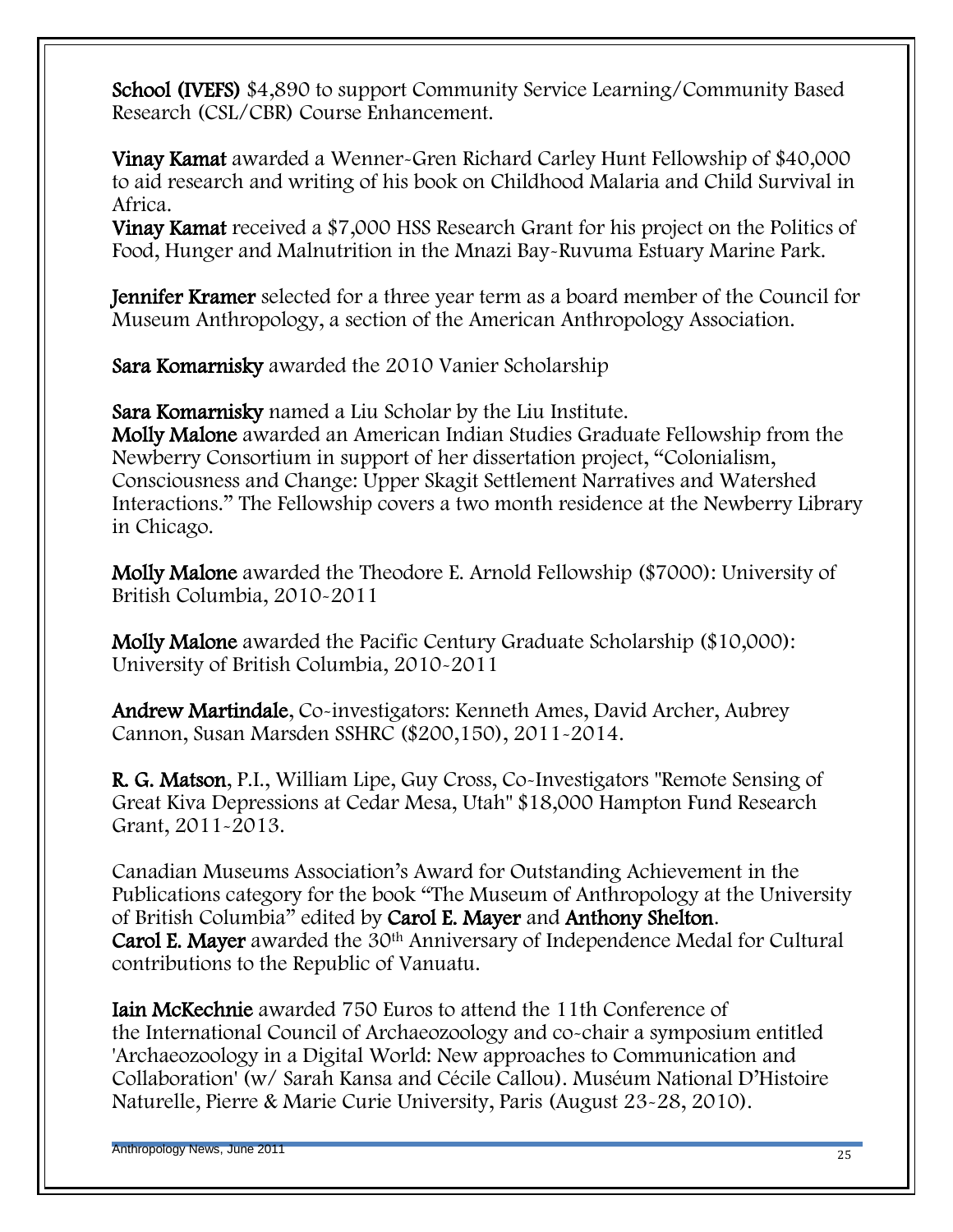Marlee McGuire awarded graduate award (\$15,000) by FQRSC (Fonds Québécois De La Recherche Sur La Société et la culture)

Robin O'Day one of six Ph.D. students selected from throughout Canada and Japan to participate in the full day Ph.D. dissertation workshop held in conjunction with the Japan Studies Association of Canada conference at UBC, on Sept. 29, 2010.

Vishala Parmasad named as Liu Scholar by the Liu Institute, inducted as of February 2011.

Annya Pintak nominated to the Graduating Student Leaders.

Doug Ross awarded a Wenner-Gren Hunt Postdoctoral Fellowship to turn his Ph.D. dissertation into a book, which is tentatively entitled "An Archaeology of Asian Transnationalism: Everyday Material Lives of Chinese and Japanese Migrants at a British Columbia Salmon Cannery:

Solen Roth received a Liu Scholar (Liu Institute for Global Issues) effective February 2011.

Jory Stariwat awarded a Graduate Student Research Award (worth \$20,000 US dollar) from the North Pacific Research Board for my thesis titled: Lewis Point, a seasonal subsistence fish camp in transition: negotiations in a mixed/cash subsistence economy 1980-2011

Jory Stariwat awarded a Beginning Graduate Award from the Alaska Anthropological Association (\$750 US dollar)

Ana Vivaldi received Co-Authored Publishing Support by the Liu Institute for Global Issues. Project: Ruination and Spatial Performance: Chile's Hospital Ochagavía and the Legacies of Socialist Utopia - Ana Vivaldi and Manuela Valle, with Prof. Jon Beasley-Murray, 2010

**Rafael Wainer** received the "Bottom Billion" Fieldwork Fund from the Liu Institute for Global Issues.

Rafael Wainer received the UBC Mobility Award. He will be a visiting scholar at the Gino Germani Institute at the University of Buenos Aires for Summer 2011.

**Rafael Wainer** received an "Honourable Mention" from the Catherine Pouget Award Scientific Advisory Committee. This award focuses on research contributing to the improvement of the quality of life for the terminally ill.

Rafael Wainer recognized as Co-Director for a 2010-2012 "Programa de Reconocimiento Institucional de Investigaciones de la Facultad de Ciencias Sociales"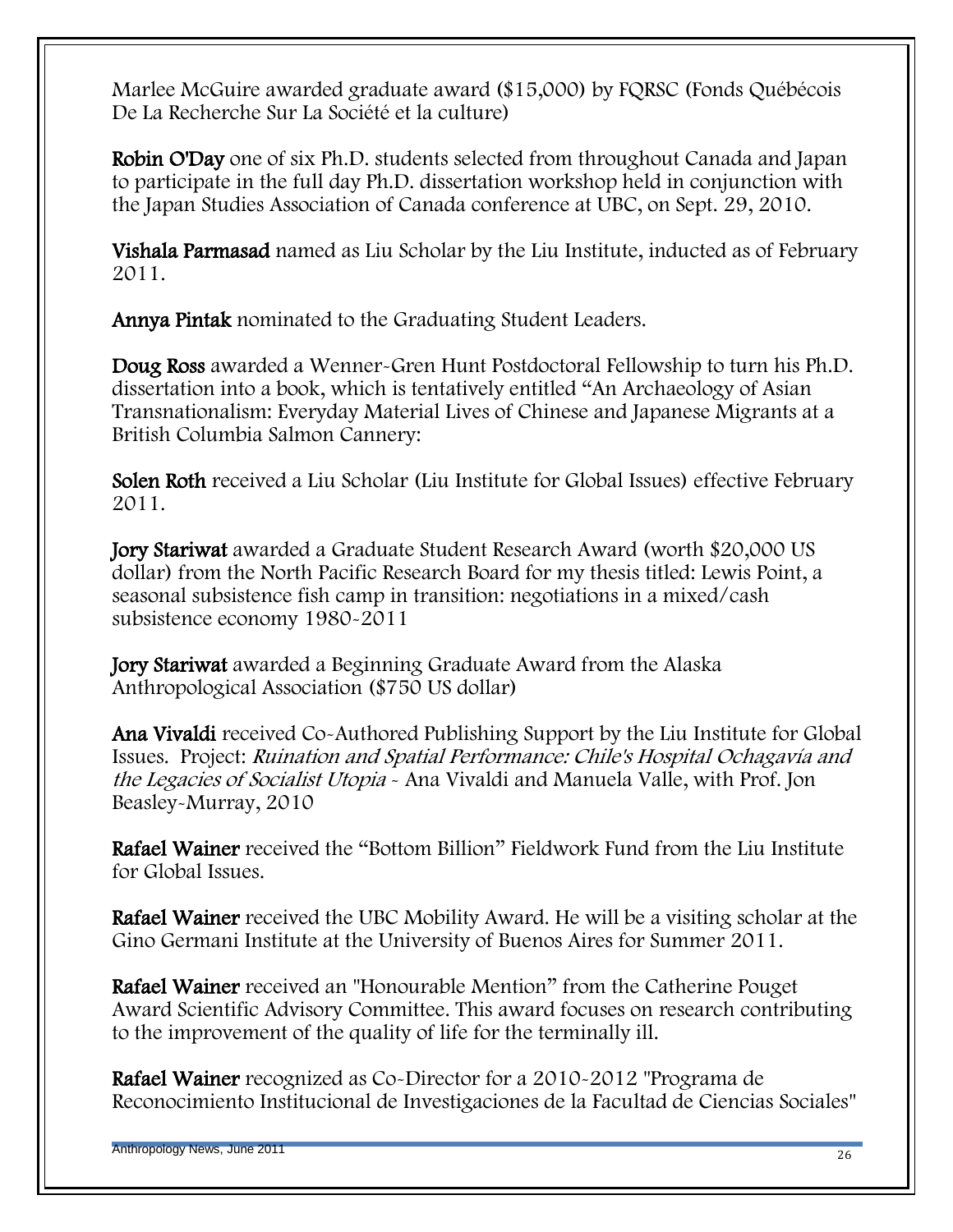(Program of Institutional Recognition for Research at the Faculty of Social Sciences) Faculty of Social Sciences - University of Buenos Aires: August 2010-August 2012.

Juan Pedro Alonso (director) and Rafael Esteban Wainer (co-director). Organización profesional y experiencia del final de la vida. Un abordaje socioantropológico de la enfermedad, el sufrimiento y el morir (Professional Organization and End of Life Experience: A Sociological-Anthropological Approach to Illness, Suffering, and Dying). Faculty of Social Sciences – University of Buenos Aires. Gino Germani Institute. Research Project R10-200.

Rafael Wainer accepted as a Liu Scholar at the Liu Institute Scholar Program.

Professor Emeritus Elvi Whittaker, received a Lifetime Award for Excellence by CASCA. Held at the CASCA AGM at Concordia, June 1, 2010.

Sandra Youssef awarded the 2010 Hawthorn Prize for Best MA Thesis for "Geeks and Creeps in No Name Land: Triangulating Anonymity, 2channel and Densha Otoko‖ (Committee: Thesis Supervisor-Dr. Millie Creighton, Members-Dr. Patrick Moore, Dr. David Edgington).

#### **MUSEUM OF ANTHROPOLOGY NEWS**

#### Museum & Shop Hours

Spring/Summer (mid-May to mid-October) Daily 10AM - 5PM Tuesdays 10AM - 9PM

#### Café MOA Hours

Open daily 10 am to 4 pm; open late on Tuesdays to 7:30 pm

#### Guided Tours

Free with regular admission. All tours meet at Information Desk inside MOA (near crossroads)

Gallery Walks (55 min). An essential overview of MOA's art, architecture, history, and recent renovations